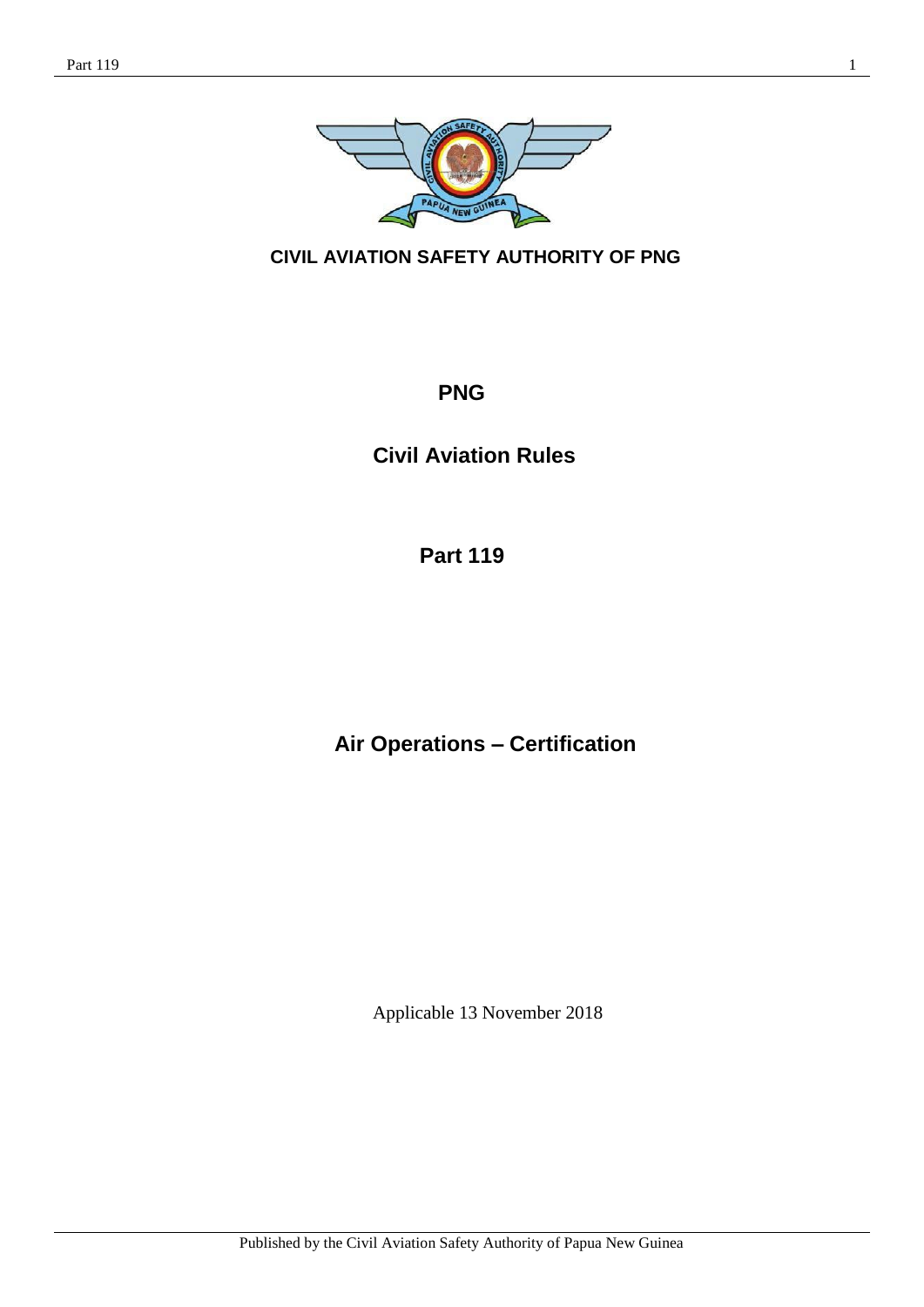# **DESCRIPTION**

Part 119 prescribes the certification requirements for operators to conduct air transport operations and the operating requirements for the continuation of this certification.

Part 119 covers airline operator certification that permits air transport operations for various aircraft sizes and operator certification that permits air transport operations for helicopters, medium and small aeroplanes.

Part 119 adopts the ICAO standards for the certification of air transport operators and follows the requirements of the rule parts relating to the certification of organisations. Specific requirements are prescribed for the certification (entry standards), operation (continued operations), and safety audit (surveillance) of operators carrying out air operations.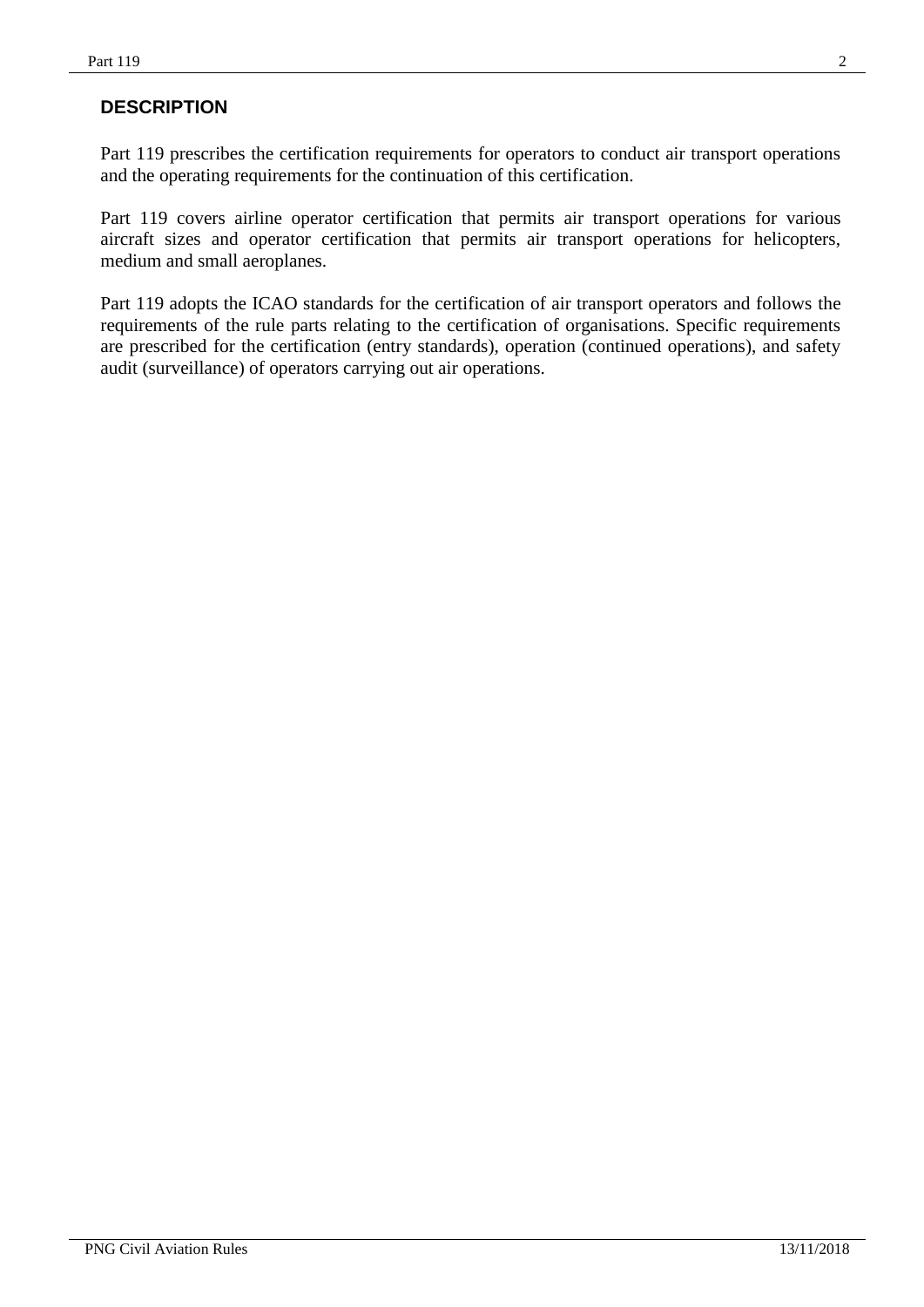#### $Part 119$   $3$ **BULLETIN**

This Part first came into force on 1 January 2004 and now incorporates the following amendments:

| Amendment   | <b>Effective Date</b> |
|-------------|-----------------------|
| Amendment 1 | 1 January 2011        |
| Amendment 2 | 1 April 2015          |
| Amendment 3 | 1 May 2017            |
| Amendment 4 | 1 February 2018       |
| Amendment 5 | 13 November 2018      |
|             |                       |

### *Summary of amendments*

**Amendment 5:** (Docket18/CAR /119/05)

Rule 119.3 amended to move ETDO definition to Part 1 Rules 119.13 (d)(2), 119.59(c) (10) (ii) and (12) (xv) amended to correct rule reference; Rule 119.59 (12) (xviii) amended to include weight requirement; New paragraph inserted to include requirements on lease, charter or similar arrangements; Rule 119.115 amended to delete reference to special category airworthiness certificate; Appendix A and Appendix B amended with minor editorial corrections.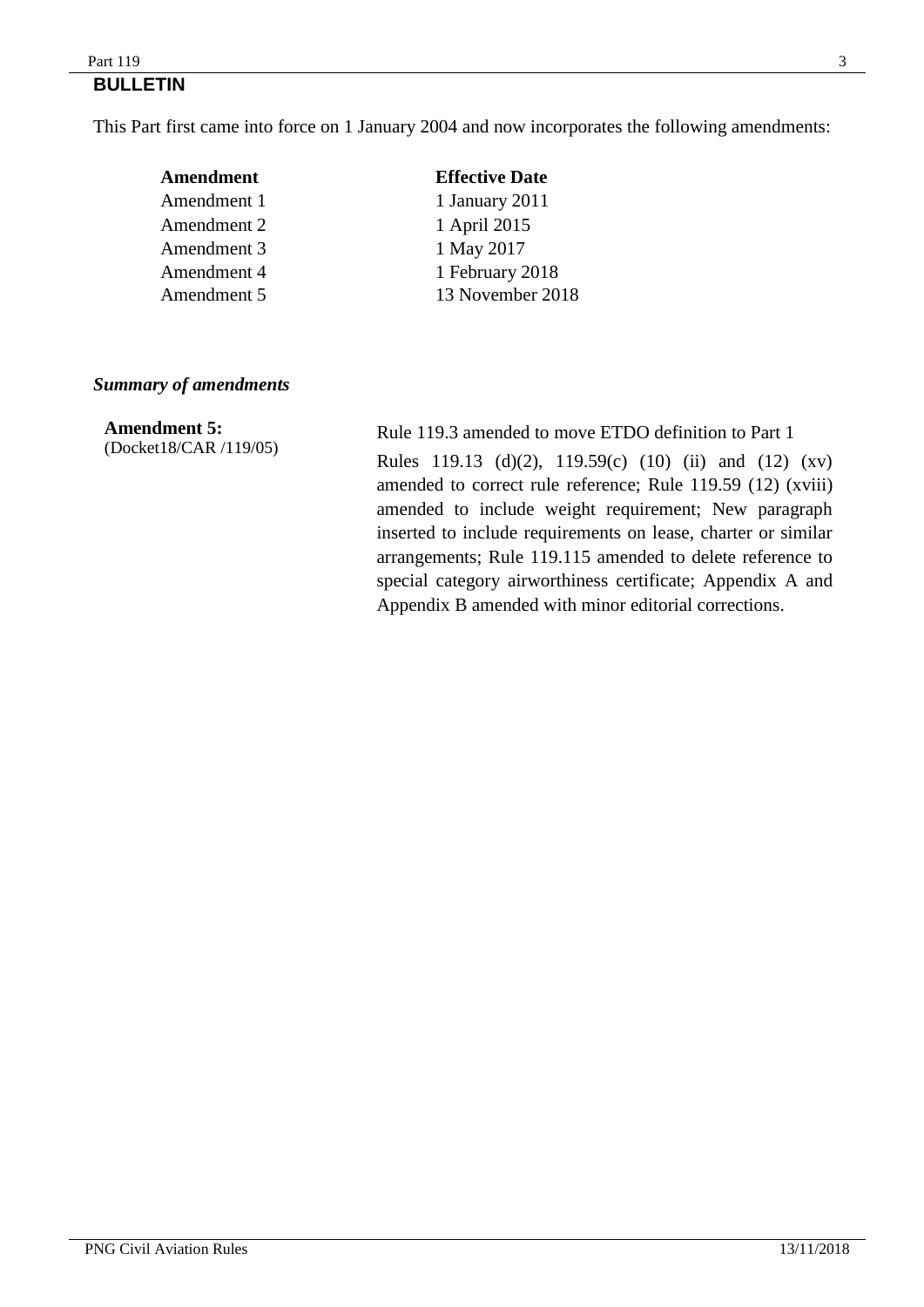| 119.1   |  |
|---------|--|
| 119.3   |  |
| 119.5   |  |
| 119.7   |  |
| 119.9   |  |
| 119.11  |  |
| 119.13  |  |
| 119.15  |  |
| 119.17  |  |
| 119.19  |  |
|         |  |
| 119.51  |  |
| 119.53  |  |
| 119.55  |  |
| 119.57  |  |
| 119.59  |  |
| 119.61  |  |
| 119.63  |  |
| 119.65  |  |
| 119.67  |  |
| 119.69  |  |
| 119.71  |  |
| 119.73  |  |
| 119.75  |  |
| 119.77  |  |
| 119.79  |  |
|         |  |
|         |  |
| 119.103 |  |
| 119.105 |  |
| 119.107 |  |
| 119.109 |  |
| 119.111 |  |
| 119.113 |  |
| 119.115 |  |
|         |  |
| 119.201 |  |
|         |  |
|         |  |
|         |  |
|         |  |
|         |  |
|         |  |

 $\frac{1}{2}$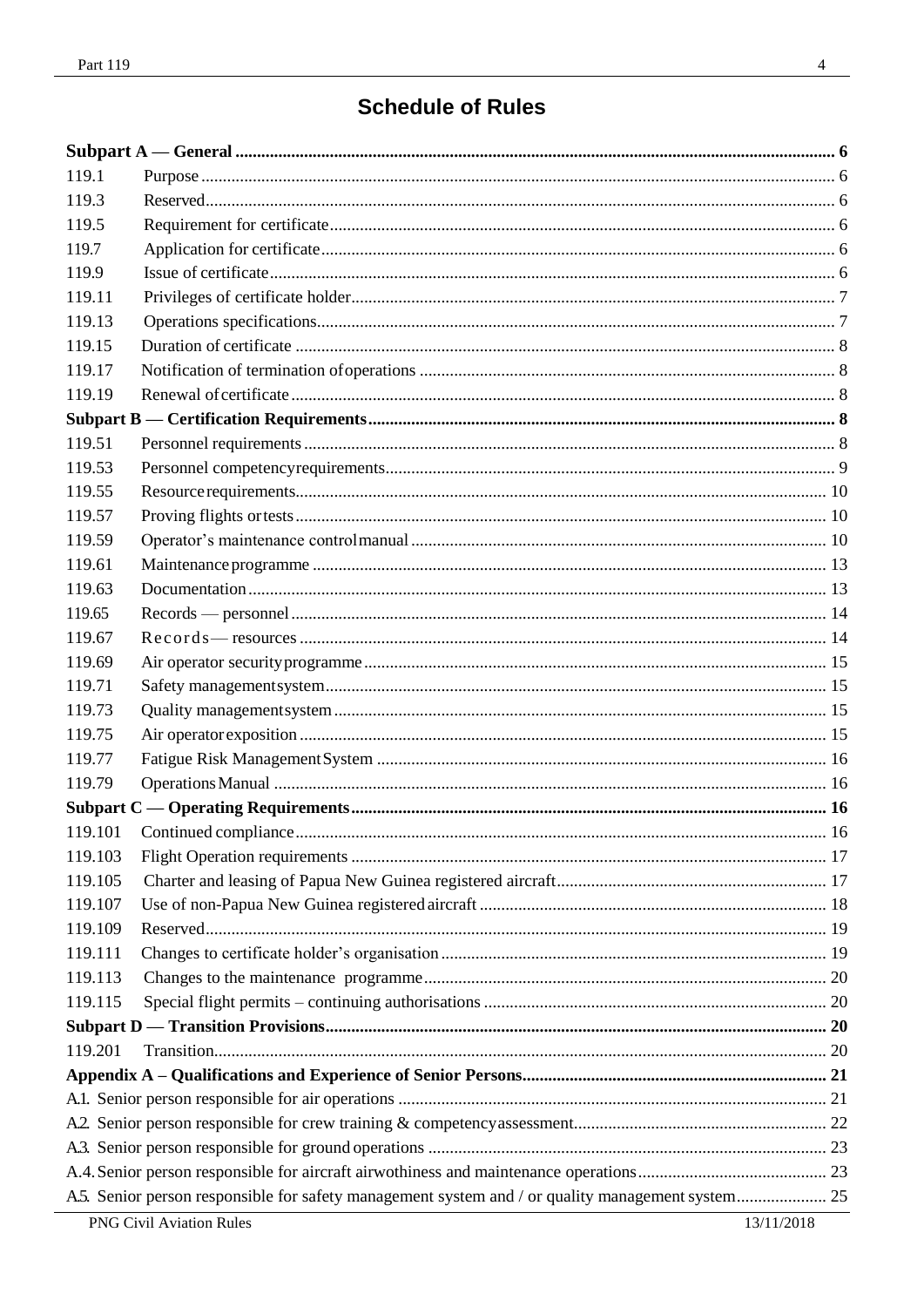| Part 119 |      |  |
|----------|------|--|
|          |      |  |
|          |      |  |
|          | B.2. |  |
|          |      |  |
|          |      |  |
|          |      |  |
|          |      |  |
|          |      |  |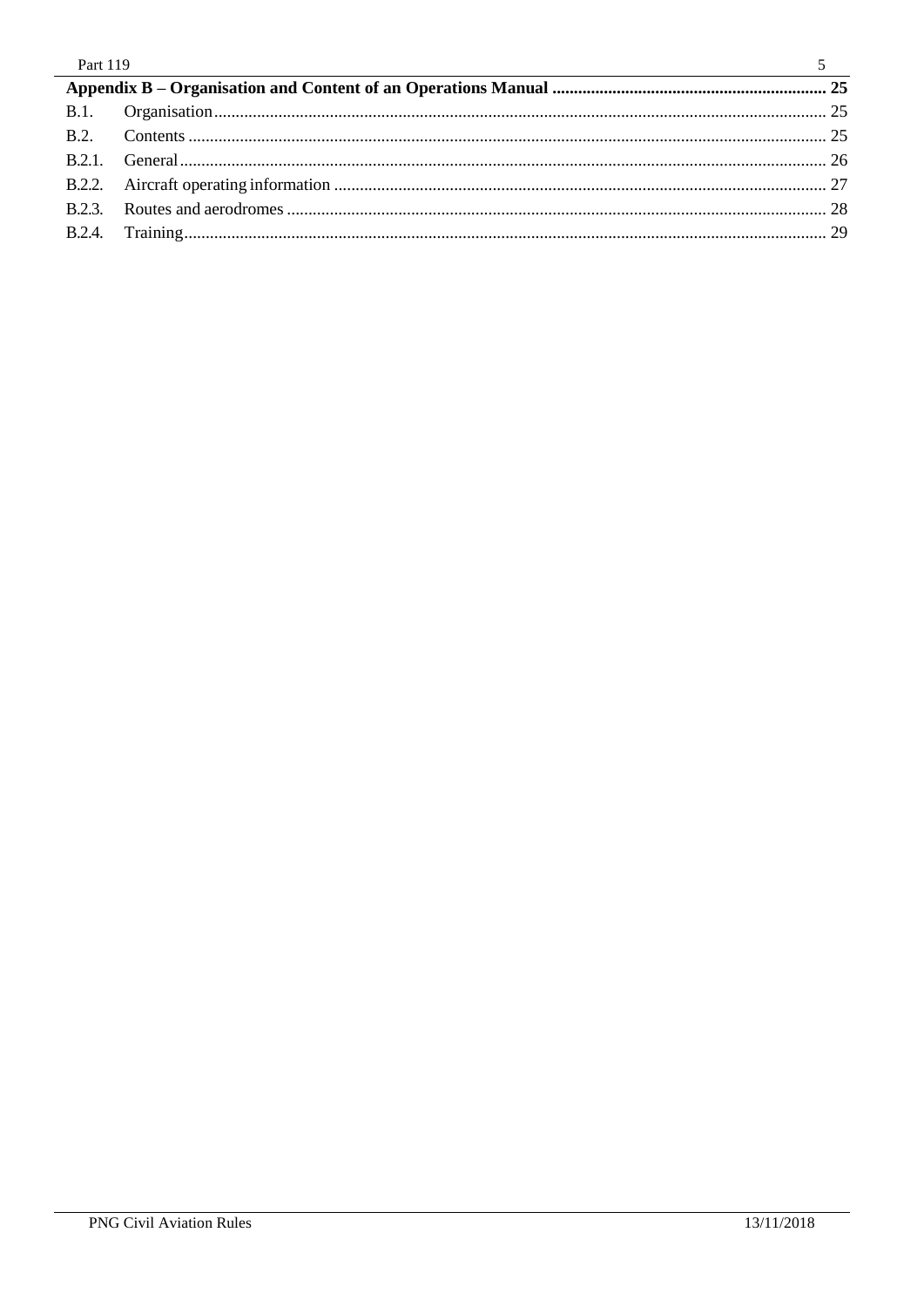# <span id="page-5-1"></span><span id="page-5-0"></span>**Subpart A — General**

## **119.1 Purpose**

This Part prescribes requirements for certification and continuing operations of persons domiciled in Papua New Guinea conducting air operations in accordance with Parts 121, 125, 135, 136 and 137.

### <span id="page-5-2"></span>**119.3 Reserved**

### <span id="page-5-3"></span>**119.5 Requirement for certificate**

A person shall not perform an air operation except under the authority of, and in accordance with, an air operator certificate issued under this Part.

### <span id="page-5-4"></span>**119.7 Application for certificate**

An applicant for the grant of an air operator certificate shall complete form CA 119/01, which shall require—

- (1) the name and address for service in Papua New Guinea of the applicant; and
- (2) the details required by 119.13(b) for the operations specifications; and
- (3) the exposition required by 119.75; and
- (4) such further particulars relating to the applicant as may be required by the Director on the form—

and submit it to the Director, with a payment of the appropriate application fee prescribed by regulations made under the Act, not less than 90 days before the date of intended operation, unless a shorter period is acceptable to the Director.

### <span id="page-5-5"></span>**119.9 Issue of certificate**

(a) An applicant is entitled to an air operator certificate if the Director is satisfied that, in accordance with Section 49 of the Act—

- (1) the applicant meets the applicable requirements of Subpart B; and
- (2) the applicant and the applicant's senior persons required by  $119.51(a)(1)$  and (2) are fit and proper persons; and
- (3) the granting of the certificate is not contrary to the interests of aviation safety.
- (b) The air operator certificate shall contain at least the following information:-
	- (1) the State of the operator and issuing authority;
	- (2) the air operator certificate number and its expiration date:
	- (3) the operator name, trading name (if different) and the address of the principal place of business;
	- (4) the date of issue and the name, signature and title of the authority representative;and
	- (5) reference to a document listing the contact details at which operator management can be contacted.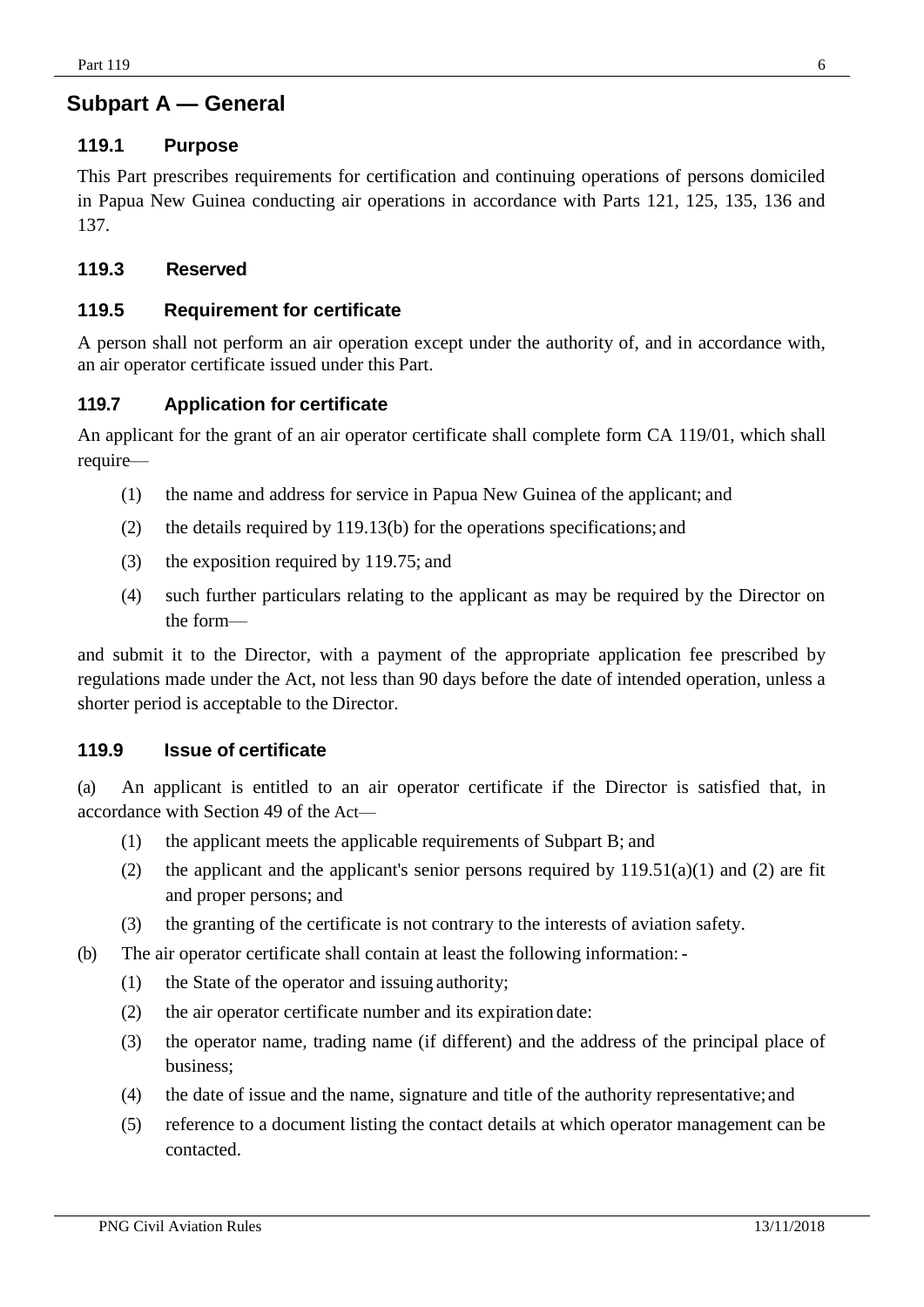# <span id="page-6-0"></span>**119.11 Privileges of certificate holder**

(a) An air operator certificate holder may perform the scope of air operations listed on the air operator certificate.

### <span id="page-6-1"></span>**119.13 Operations specifications**

(a) An air operator certificate issued under the Act in accordance with this Part must be accompanied by the operations specifications specified in paragraph (b).

- (b) The operations specifications must contain—
	- (1) details of the physical location of the certificate holder's principal base of operations; and
	- (2) the certificate holder's address for service in Papua New Guinea; and
	- (3) other business names under which the certificate holder may operate; and
	- (4) the type/model, serial number and registration of every aircraft that is authorised for use; and
	- (5) details of the air operation types authorised; and
	- (6) the authorisation and limitations for routes and areas of operations; and
	- (7) the following special authorisation as applicable:
		- (i) carriage of dangerous goods;
		- (ii) low visibility operations;
		- (iii) RVSM and EDTO;
		- (iv) Performance based navigation
	- (8) the organisation responsible for continuing airworthiness of the certificate holder's aircraft; and
	- (9) details of any external service provider contracted to provide maintenance, training or competency assessment; and
	- (10) the exposition reference (manual, section, procedure or page as applicable), including revision status and issue date, for the following:
		- (i) the senior persons required by rule  $119.51(a)$ ;
		- (ii) the certificate holder's safety managementsystem;
		- (iii) the certificate holder's quality managementsystem;
		- (iv) the certificate holder's maintenance programme;
		- (v) the certificate holder's flight and duty time scheme;
		- (vi) the certificate holder's fuel policy;
		- (vii) if applicable, the certificate holder's EDTO policy;
		- (viii) if applicable, the certificate holder's securityprogramme.
	- (11) a list of persons who are employed or engaged by the certificate holder to conduct competency assessment under the authority of-
		- (i) a flight examiner rating issued under Part 61; or
		- (ii) an instrument of approval issued under Parts 121, 125, 135 or 136.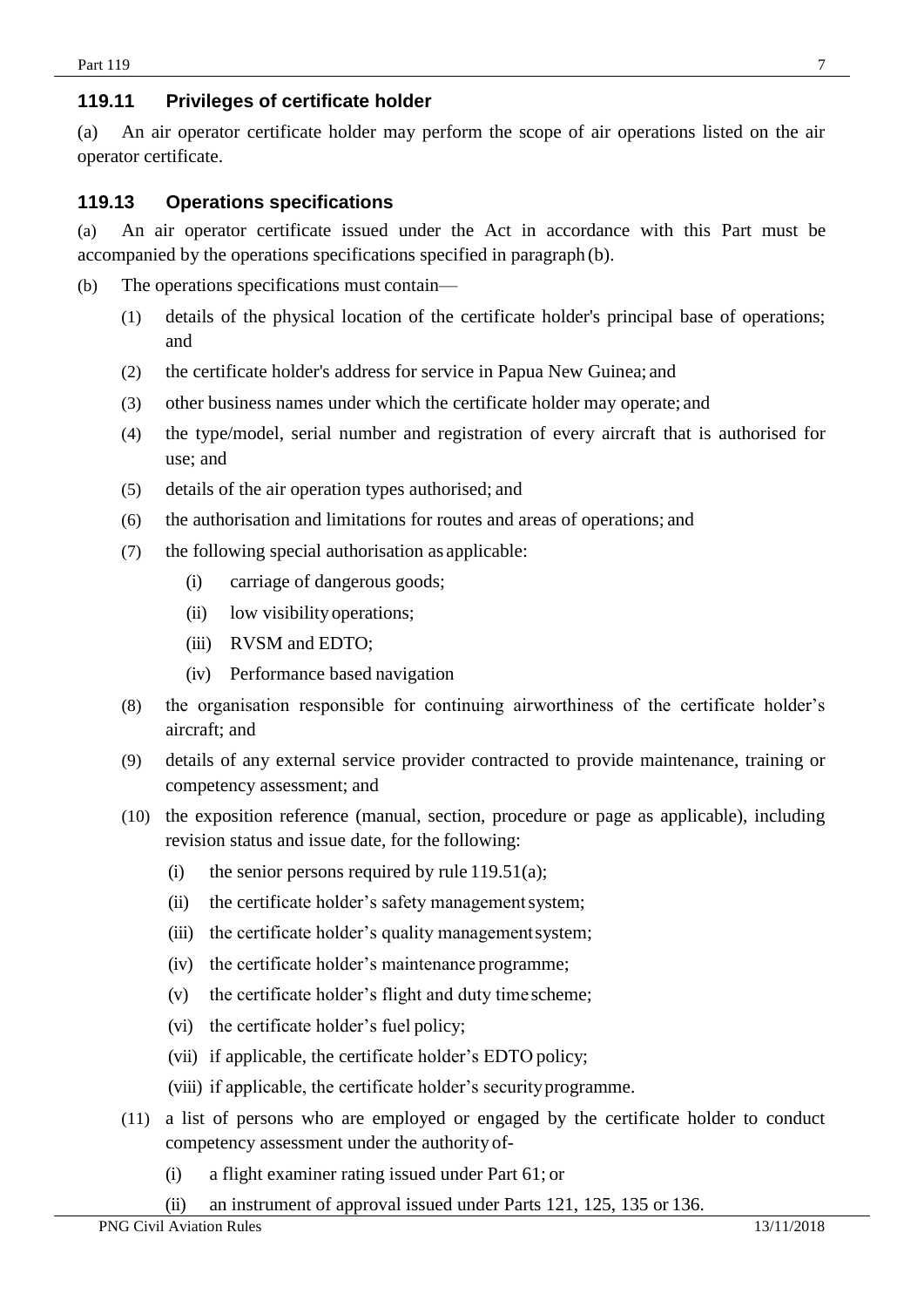(13) any other item the Director determines is necessary to cover a particular situation.

(c) The Director may specify conditions and limitations in the operations specifications.

(d) When authorising EDTO in a certificate holder's operations specifications the Director shall specify the following:

- (1) the registration of each aeroplane authorised for EDTO; and
- (2) the maximum diversion time for each aeroplane that is authorised for EDTO under paragraph (1); and
- (3) the EDTO alternate aerodromes authorised for EDTO.

## <span id="page-7-0"></span>**119.15 Duration of certificate**

(a) An air operator certificate may be granted or renewed for a period of up to five years.

(b) An air operator certificate remains in force until it expires or is suspended or revoked by the Director.

(c) The holder of an air operator certificate that expires or is revoked shall immediately surrender the certificate to the Director.

(d) The holder of an air operator certificate that is suspended shall immediately produce the certificate to the Director for appropriate endorsement.

## <span id="page-7-1"></span>**119.17 Notification of termination ofoperations**

A certificate holder that terminates air operations shall notify the Director of the termination in writing within 30 days of the date of termination.

## <span id="page-7-2"></span>**119.19 Renewal ofcertificate**

(a) A certificate holder shall make an application for the renewal of an air operator certificate on form CA 119/01.

(b) The application required by paragraph (a) shall be submitted to the Director not less than 60 days before the certificate expires.

# <span id="page-7-4"></span><span id="page-7-3"></span>**Subpart B — Certification Requirements**

## **119.51 Personnel requirements**

(a) An applicant for the grant of an air operator certificate must employ, contract, or otherwise engage—

- (1) a senior person identified as the Chief Executive who—
	- (i) has the authority within the applicant's organisation to ensure that every activity undertaken by the organisation can be financed and carried out in accordance with the requirements and standards prescribed by this Part; and
	- (ii) is responsible for ensuring that the organisation complies with the requirements of this Part; and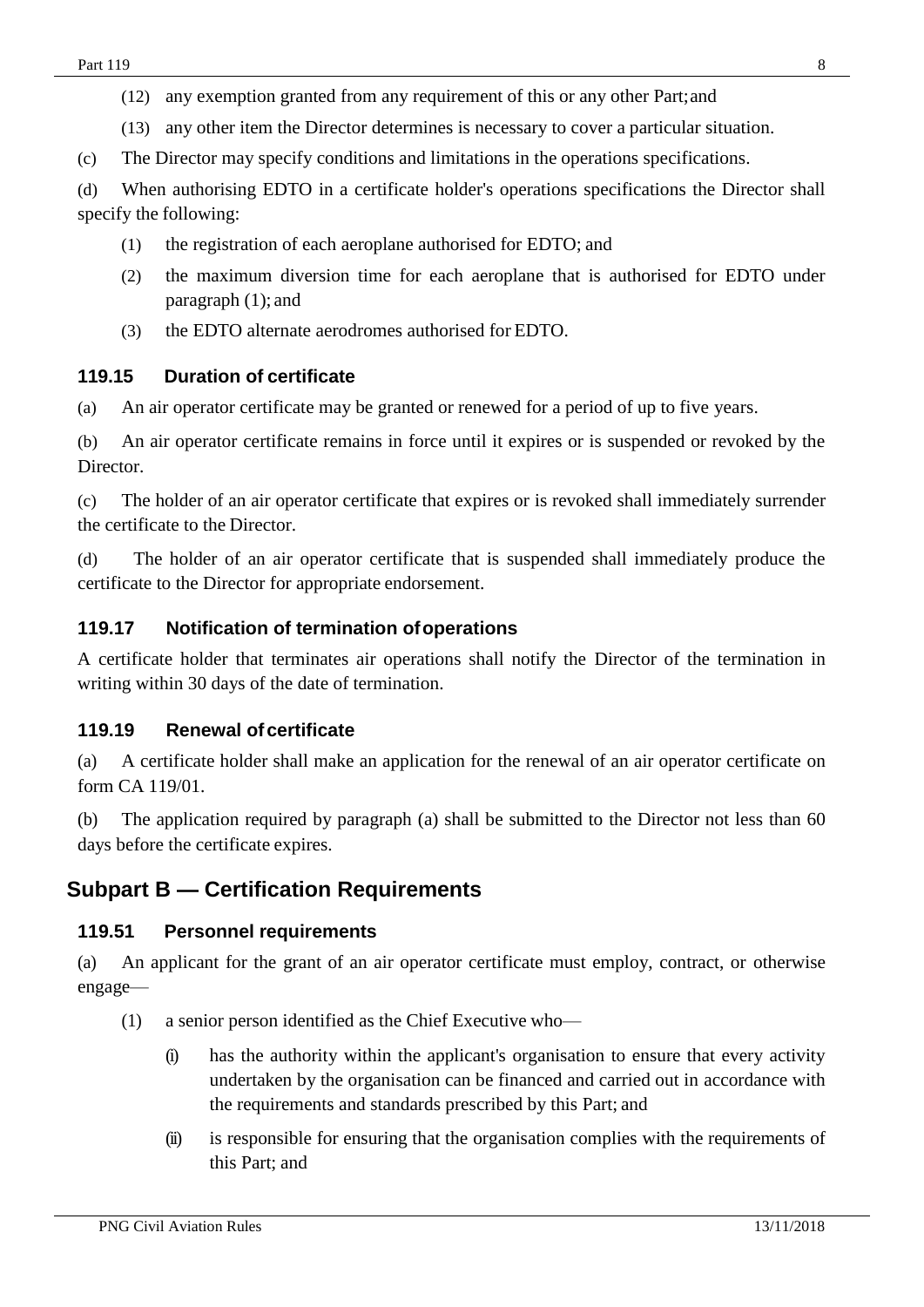- (2) senior persons—
	- (i) responsible for ensuring that the applicant's organisation complies with its exposition; and
	- (ii) responsible for the functions referred to in paragraph  $(b)(1)$ ; and
	- (iii) ultimately responsible to the Chief Executive; and
- (3) sufficient personnel to plan, perform, supervise, inspect, and certify the operations listed in the applicant's exposition.
- (b) The senior persons required by paragraph  $(a)$  must—
	- (1) be responsible for the following functions—
		- (i) the flight operations;
		- (ii) crew training and competency assessment;
		- (iii) operational ground activities which directly support air operations;
		- (iv) aircraft airworthiness and the control and scheduling of maintenance;
		- (v) the safety management system;
		- (vi) the quality management system;
		- (vii) where an air operator security programme is required by 119.69, air operator security.
	- (2) hold minimum qualifications and experience listed in Appendix A applicable to the function for which they are responsible.

(c) Notwithstanding paragraph (b) (1) (ii), and if applicable to the structure of the applicant's organisation the senior person responsibilities for competency assessment may be assumed by the senior person responsible for air operations under paragraph (b) (1) (i).

(d) Any function referred to in paragraph (b)(1) may be delegated to other personnel provided the senior person responsible for the function retains responsibility for the function and the delegation is acceptable to the Director.

(e) An applicant for the grant of an air operator certificate must establish procedures for the transfer of responsibilities in the absence of senior persons.

### <span id="page-8-0"></span>**119.53 Personnel competencyrequirements**

(a) An applicant for the grant of an air operator certificate must establish procedures—

- (1) to initially assess and subsequently maintain the competence of personnel authorised to plan, perform, supervise, inspect, or certify the air operations listed in the applicant's exposition; and
- (2) to provide personnel with written evidence of the scope of their authorisation.

(b) An applicant who contracts with an external organisation or person to satisfy the checking and training requirements of Parts 121, 125, 135 and 136 must include in its exposition detailsof—

- (1) the functions to be transferred to the organisation or person; and
- (2) the scope of the checking or training to be carried out by the organisation or person;and
- (3) the authority of the organisation or person in respect of the checking or training functions to be carriedout.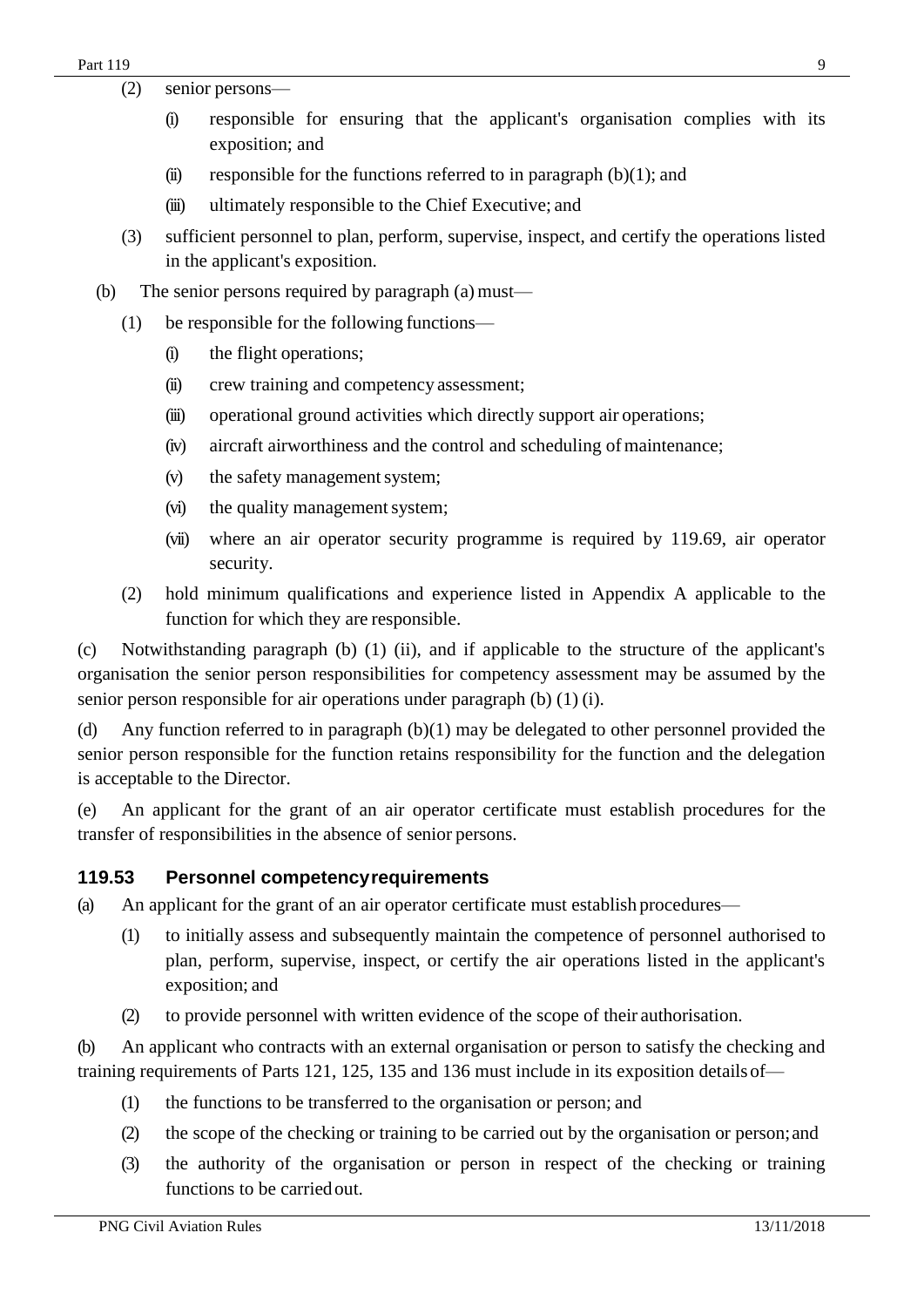### <span id="page-9-0"></span>**119.55 Resource requirements**

(a) An applicant for the grant of an air operator certificate shall provide resources, acceptable to the Director—

- (1) that enable the satisfactory provision of the operations listed in the applicant's exposition; and
- (2) that shall, where appropriate, include—
	- (i) accommodation, offices and buildings; and
	- (ii) equipment, material, training aids, data, and documentation necessary to perform the operations listed in the applicant's exposition.
- (b) An applicant shall ensure the environment it provides—
	- (1) is appropriate for the tasks to be performed; and
	- (2) where appropriate, offers protection from weather elements.

### <span id="page-9-1"></span>**119.57 Proving flights ortests**

(a) An applicant for the grant or amendment of an air operator certificate shall, if required by the Director, perform proving flights or tests to satisfy the Director that it can meet any relevant prescribed requirement.

(b) The flights or tests shall be conducted in a manner acceptable to the Director.

### <span id="page-9-2"></span>**119.59 Operator's maintenance controlmanual**

(a) An applicant for the grant of an air operator certificate must establish procedures to ensure the continued airworthiness of –

- (1) every aircraft that is operated under the authority of the certificate; and
- (2) any equipment installed in or attached to the aircraft.

(b) For the purposes of this rule, continuing airworthiness organisation means the group of persons established under the authority of the air operator certificate to ensure paragraph (a) is compliedwith.

(c) The procedures required under paragraph (a) must include the following:

- (1) a statement of the functions-
	- (i) carried out by the continuing airworthiness organisation; and
	- (ii) transferred to the maintenance provider to be carried out on behalf of the continuing airworthiness organisation.
- (2) a summary of the systems and processes used to manage continuingairworthiness;
- (3) an organisational chart showing lines of responsibility within the air operator's organisation for aircraft airworthiness and maintenance control; and
- (4) duties and responsibilities of all personnel engaged to ensure compliance with the continuing airworthiness requirements of rule 119.59;
- (5) qualifications, experience and recurrency training required for the persons referred to in paragraph  $(c)(4)$ ;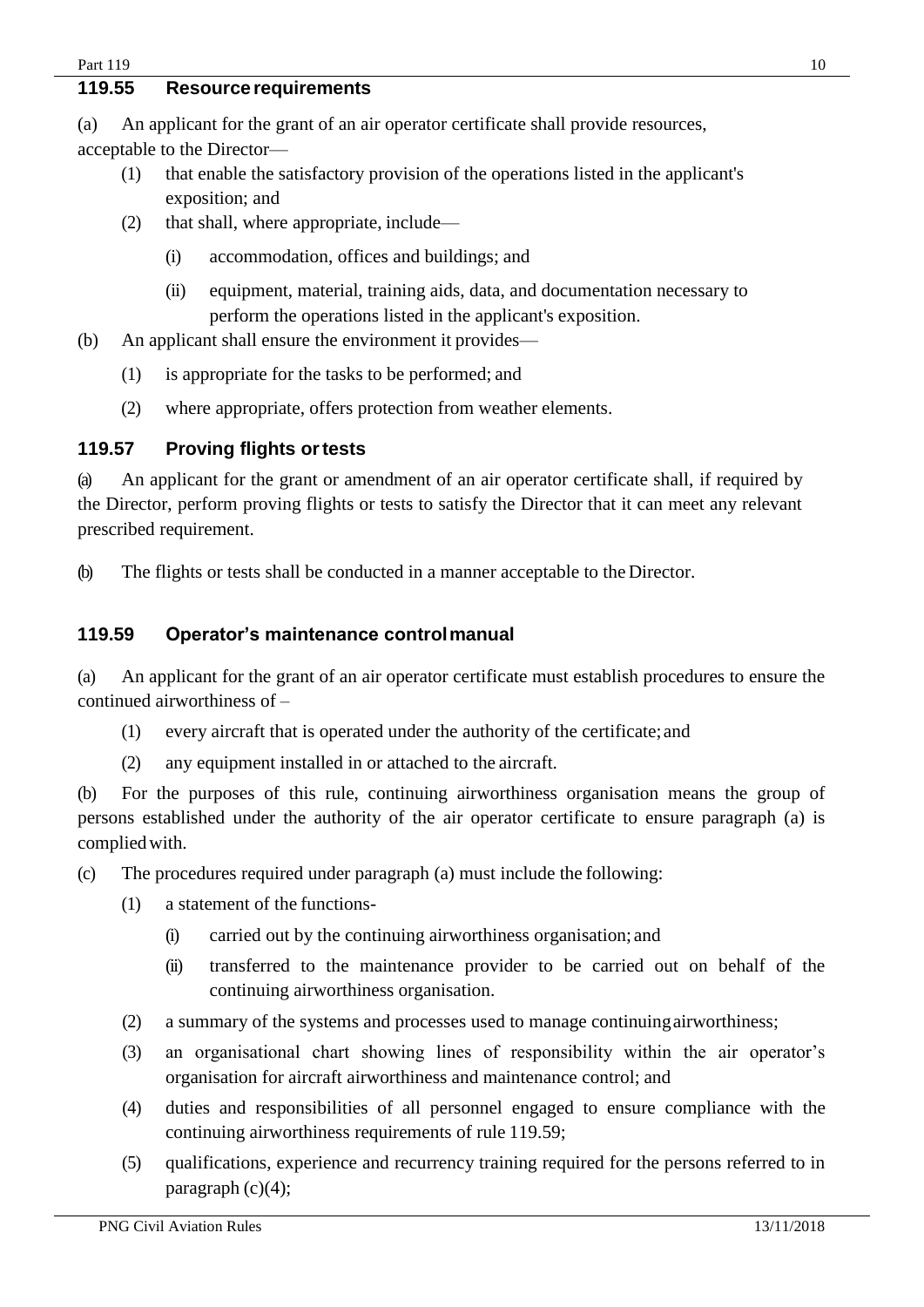- (6) the scope of the aircraft airworthiness and maintenance control carried out in accordance with the maintenance control manual;
- (7) a general description of the facilities and locations where continuing airworthiness is managed;
- (8) a statement of the deliverables required of a maintenance provider;
- (9) procedures for observing Human Factors principles in the design of the maintenance control manual;
- (10) procedures for the appointment of a maintenance provider, including-
	- (i) where the air operator is approved to conduct maintenance under Part 145, establishment of an internal service level agreement or similar between the Part 119 continuing airworthiness organisation and the Part 145 organisation; and
	- (ii) where the air operator is not approved to conduct maintenance under Part 145-
		- (A) establishment of a written maintenance contract with an external maintenance provider; and
		- (B) for unscheduled line maintenance and component maintenance the form of work order or similar used to task an external maintenance provider.
- (11) the details of the Part 145 maintenance organisation(s) engaged or contracted to maintain the air operator's aircraft and equipment;
- (12) procedures for the following;
	- (i) establishing and maintaining the maintenance programme required by rule 119.61, including a system of analysis and continued monitoring of the performance and efficiency of the maintenance program in order to correct any deficiency in that programme;
	- (ii) maintenance planning and forecasting;
	- (iii) maintenance tracking, including procedures to ensure that every inspection required to be done by the maintenance programme is carried out;
	- (iv) assigning maintenance tasks to a maintenance provider;
	- (v) ensuring up-to-date maintenance documentation is used;
	- (vi) discrepancy control and defect rectification and ensuring that they arerecorded;
	- (vii) aircraft configuration control, including management of modifications and repairs;
	- (viii) weight and balance control;
	- (ix) occurrence investigation and reporting;
	- (x) procedures for reporting occurrences that have or may have an adverse effect on the continuing airworthiness of the aircraft to both the State of Registry and aircraft type certificate holder;
	- (xi) reliabilitymonitoring;
	- (xii) maintenance trend analysis if the programme utilizes condition monitored maintenance or information derived from health and usage monitoring systems;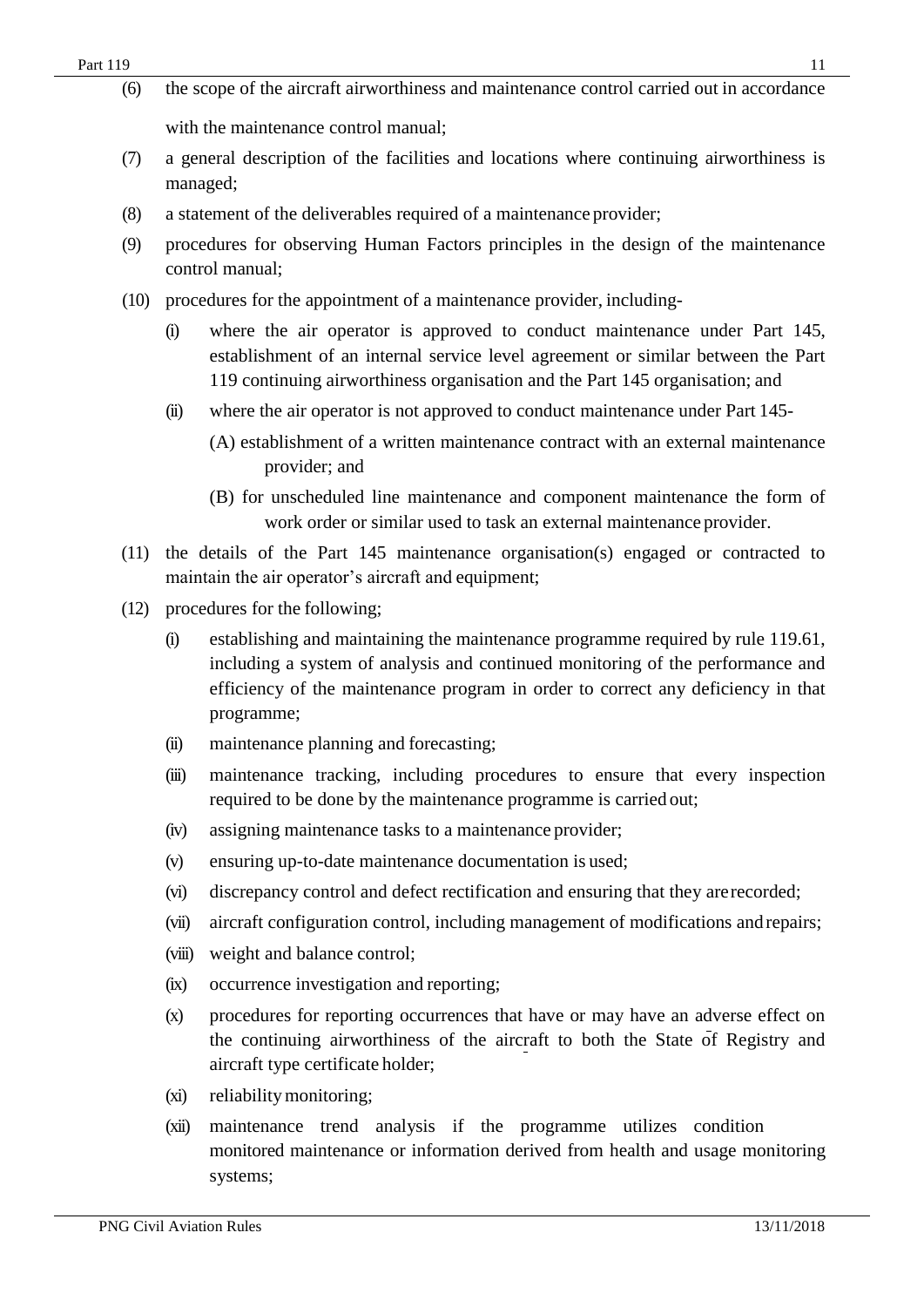- (xiv) release to service certification;
- (xv) where applicable, the issue of a special flight permit under a continuing authorisation granted under rule 21.45;
- (xvi) removing an unairworthy aircraft from service;
- (xvii) grant of an authorisation for pilot maintenance in accordance with Part 43 Appendix A;
- (xviii) obtaining and assessing continuing airworthiness information and recommendations from the organization responsible for the type design and implement resulting actions as considered necessary for aeroplanes over 5700 kg maximum certificated take-off mass and helicopters over 3175 kg maximum certificated take-off mass.
- (xix) a description of aircraft types and models to which the manual applies.
- (13) establishing and maintaining a MEL for every aircraft type operated under the air operator certificate and the procedures for deferring defects in accordance with aMEL;
- (14) details of the record control systemsincluding-
	- (i) use of the technical log required by rule 91.619; and
	- (ii) establishment and maintenance of aircraft and component logbooks; and
	- (iii) post maintenance records checking; and
	- (iv) records of airworthiness reviews;
	- (v) electronic database verification and backup arrangements;
	- (vi) retention and archiving of records in accordance with rule 91.623;
	- (vii) transfer of records to another continuing airworthiness organisation or to the owner of the aircraft.
- (15) the process for carrying out an airworthiness review including-
	- (i) the qualification and experience criteria for appointment of authorised inspectors; and
	- (ii) the standards to be used for conducting an airworthiness review; and
	- (iii) the records to be maintained; and
	- (iv) where applicable, the system to be used for progressive review in accordance with rules 121.407, 125.407, 135.405 and 136.609.
	- (v) the method of responding to review findings.
- (16) the process for preparing an aircraft for-
	- (i) issue of an airworthiness certificate; and
	- (ii) issue of an export certificate of airworthiness.
- (17) where applicable, the process for providing to both the State of the Operator and the State of Registry up to date copies of the maintenance control procedures required by paragraph (a).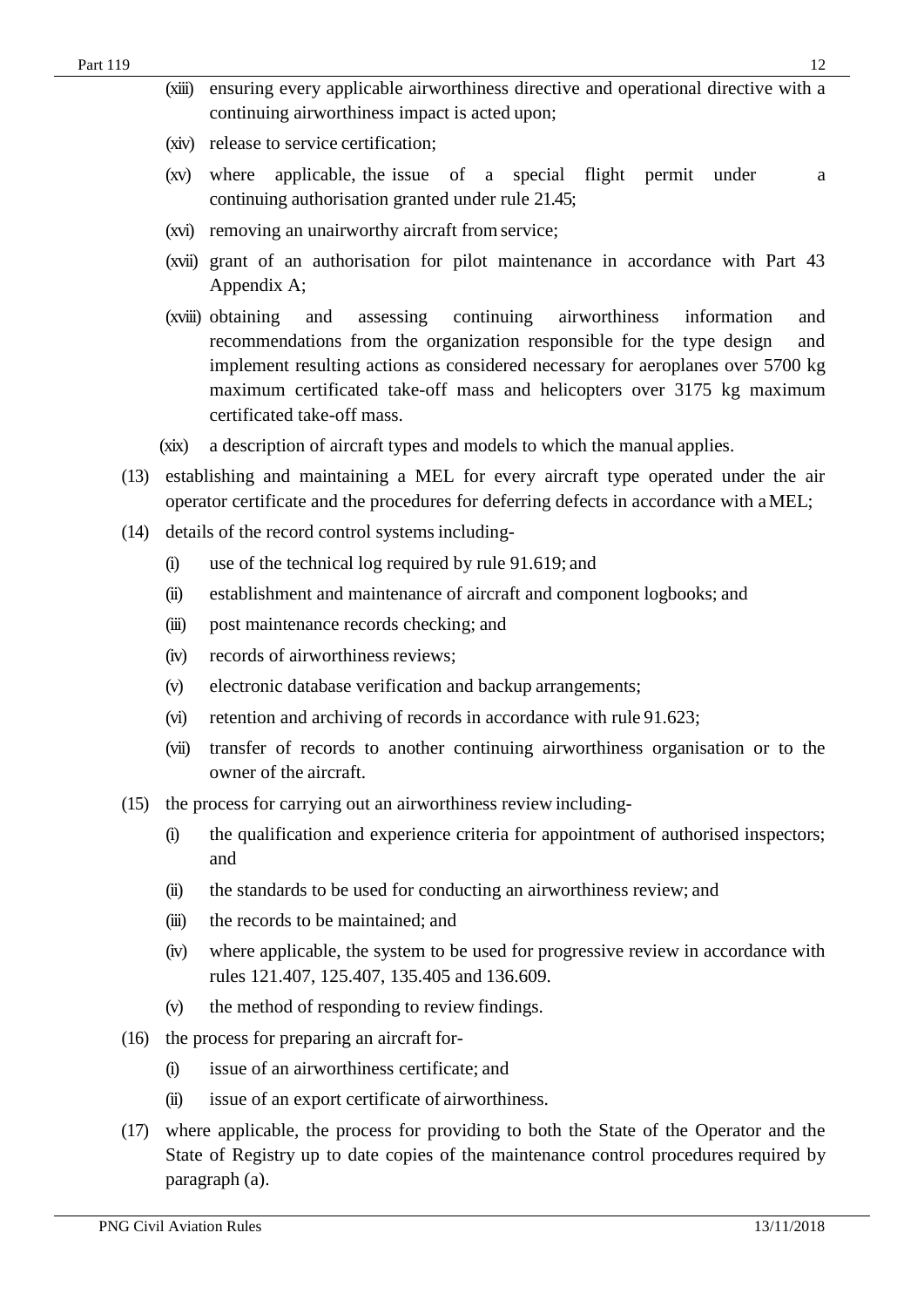## <span id="page-12-0"></span>**119.61 Maintenance programme**

(a) An applicant for the grant of an air operator certificate must establish a maintenance programme for every aircraft that is operated under the authority of the certificate.

(b) The design and application of the operator's maintenance programme in paragraph (a) shall observe Human Factors principles.

- (c) The maintenance programme required under paragraph (a) must include—
	- (1) the registration, type and serial number of each aircraft that is subject to the programme; and
	- (2) instructions and procedures that are at least equivalent to the requirements prescribed in Subpart G of Part 91 and the manufacturer's maintenance schedule, for the performance of maintenance of the aircraft including any required inspections and tests of the airframe, aircraft engine, propellers, rotors, appliances, and emergency equipment, together with details of the parts and areas that—
		- (i) must be inspected; and
		- (ii) could result in a failure, malfunction, or defect endangering the safe operation of the aircraft if not performed properly or if an improper part or material is used; and
	- (3) a schedule for the performance of the maintenance under subparagraph (2) expressed in terms of the time in service, cycles, calendar time, number of system operations, or any combination of these; and
	- (4) the identification of life limited components; and
	- (5) where specified by the manufacturer, supplementary inspections to ensure the structural integrity of the airframe; and
	- (6) procedures for the induction of an aircraft onto the maintenance programme; and
	- (7) procedures for varying an inspection interval because of service experience; and
- (d) Where applicable, the maintenance programme required by paragraph (a) must include inspections and tests of role equipment.

## <span id="page-12-1"></span>**119.63 Documentation**

(a) An applicant for the grant of an air operator certificate shall establish procedures to control, amend, and distribute required documentation, including operational, safety, and maintenance data.

- (b) The procedures required by paragraph (a) shall ensure that—
	- (1) all documentation is reviewed and authorised by appropriate personnel before issue; and
	- (2) current issues of all relevant documents are available to personnel at all locations where they need access to such documentation, in either hard copy, electronic, or other form acceptable to the Director; and
	- (3) all obsolete documentation is promptly removed from all points of issue or use; and
	- (4) changes to documentation are reviewed and approved by appropriate personnel; and
	- (5) the current version of each item of documentation can be identified to preclude the use of superseded material.; and
	- (6) documentation concerning Flight Data Recorder parameter allocation, conversion equations, periodic calibration and other maintenance information is maintained; and
	- (7) the documentation in paragraph (b)(6), is sufficient to ensure that PNG Investigation Authority have the necessary information to read out the data in engineering units.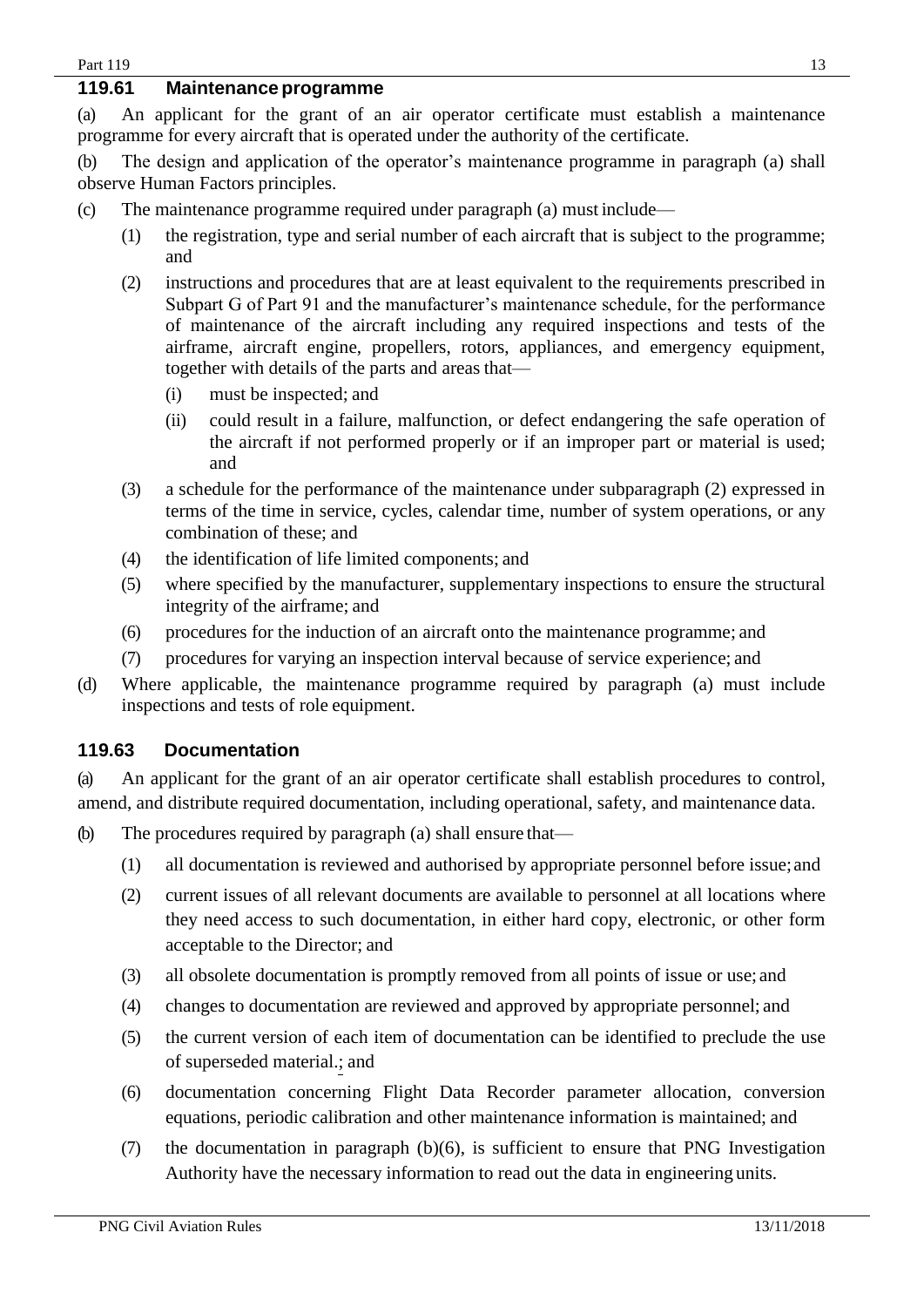### <span id="page-13-0"></span>**119.65 Records — personnel**

An applicant for the grant of an air operator certificate shall establish procedures to ensure that—

- (1) an accurate record is maintained of—
	- (i) each employee who, in the performance of their duties, is required to hold a licence or rating; and
	- (ii) each employee who is exercising any delegation of the Director's functions or powers; and
	- (iii) each employee who is exercising any authorisation granted by the certificate holder; and
- (2) the record includes details of—
	- (i) the relevant experience, qualifications, and training of each employee listed under subparagraph (1); and
	- (ii) the scope, validity, and currency of any licence or rating referred to in subparagraph  $(1)(i)$ ; and
	- (iii) the delegations referred to in subparagraph  $(1)(ii)$ ; and
	- $(iv)$  the authorisations referred to in subparagraph  $(1)(iii)$ ; and
- (3) the record is retained for two years from the date that the employee;
	- (i) ceases to perform duties requiring a licence or rating; or
	- (ii) exercises any delegation or authorisation.

# <span id="page-13-1"></span>**119.67 Re c o r d s— resources**

- (a) An applicant for the grant of an air operator certificate shall establish procedures to ensure that—
	- (1) details are accurately recorded of testing, checking, and calibration of any safety-critical resources used in carrying out the operations specified on the certificate; and
	- (2) the record of details required by subparagraph (1) are retained for two years from the date the details are recorded.
- (b) An applicant for the grant of an air operator certificate shall maintain fuel records to enable:
	- (1) the Director to ascertain that for each flight, an aeroplane is carrying sufficient amount of usable fuel to complete the planned flight safely and to allow for deviations from the planned operation; and
	- (2) the certificate holder to establish policies and procedures, approved by Director, to ensure that inflight fuel checks and fuel management are performed.

(c) An applicant for the grant of an air operator certificate shall maintain oil records to enable the Director to ascertain that trends for oil consumption are such that an aeroplane has sufficient oil to complete each flight.

(d) The record of details required by paragraph (b) and (c) are retained for three months from the date the details are recorded.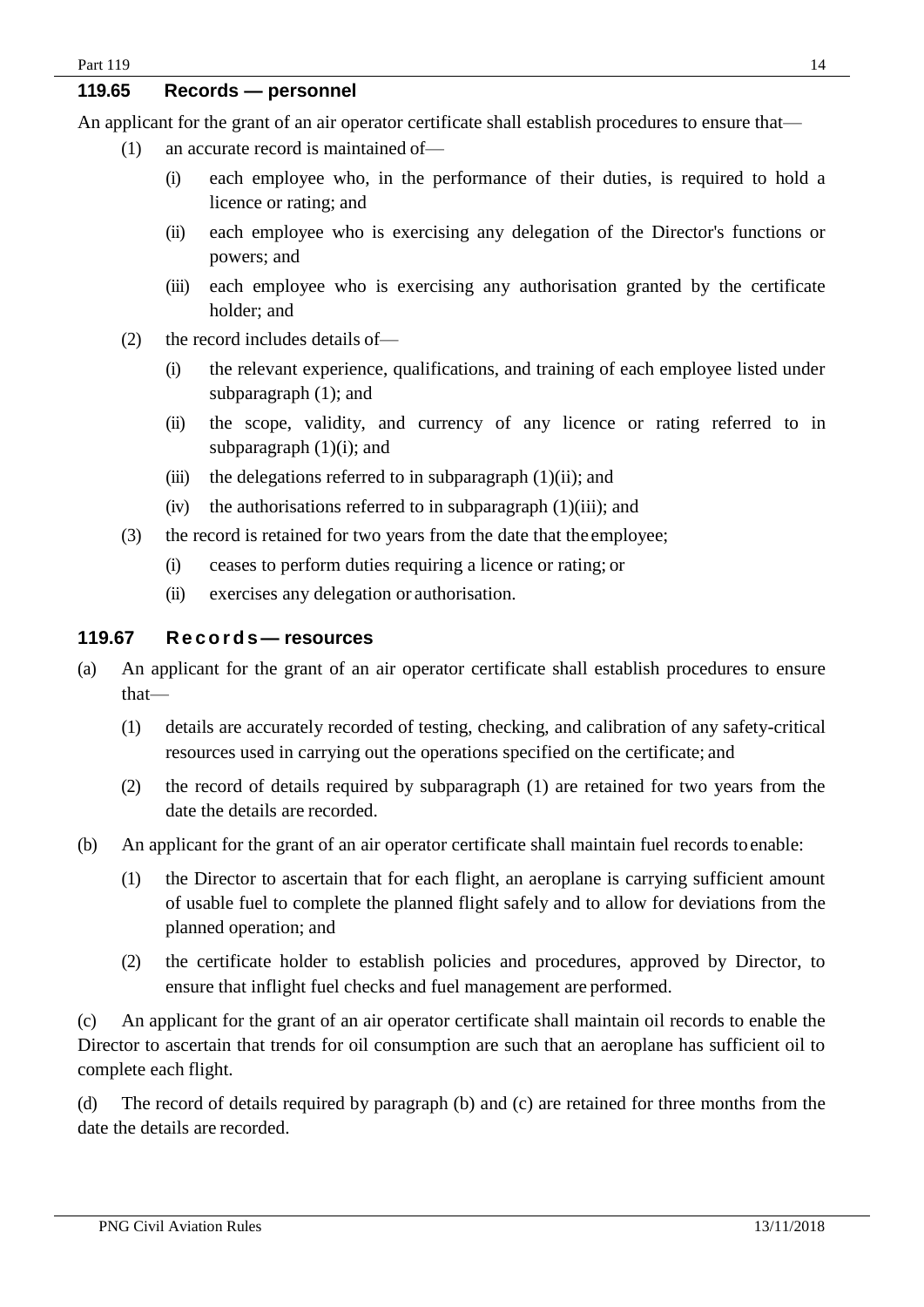### <span id="page-14-0"></span>**119.69 Air operator securityprogramme**

(a) An applicant for the grant of an air operator certificate that proposes to operate a regular air operation from or within Papua New Guinea with any aircraft that has a passenger seating

configuration (excluding any required crew member seats) of more than 9 seats must:

- (1) establish an air operator security programme that meets the requirements of Part 108; and
- (2) establish and maintain an aviation security training program that meets the requirements of Rule 108.59(a)(1) and approved by the Director.

### <span id="page-14-1"></span>**119.71 Safety managementsystem**

An applicant for the grant of an air operator certificate must establish and implement a safety management system which meets the requirements of Part 100.

### <span id="page-14-2"></span>**119.73 Quality managementsystem**

An applicant for the grant of an air operator certificate must establish and implement a quality assurance management system which meets the requirements of Part 100.

# <span id="page-14-3"></span>**119.75 Air operator exposition**

(a) An applicant for the grant of an air operator certificate must provide the Director with an exposition that contains the following—

- (1) a statement signed by the Chief Executive on behalf of the applicant's organisation confirming that the exposition and any included manuals—
	- (i) define the air operator organisation and demonstrate its means and methods for ensuring ongoing compliance with this Part and any other Part;and
	- (ii) are required to be complied with by the organisation's personnel at all times.
- (2) the titles and names of the senior persons required by rules  $119.51(a)(1)$  and (2);
- (3) the duties and responsibilities of the senior persons identified under paragraph (a)(2) including matters for which they have responsibility to deal directly with the Director on behalf of the applicant's organisation;
- (4) the scope of approved operations and the aircraft type to be operated;
- (5) a summary of the scope of activities at every location where the applicant's operational personnel are based for the purpose of providing air operations;
- (6) an organisation chart showing lines of responsibility of the senior persons specified under paragraph (a)(2) and extending to every location listed under paragraph(a)(5);
- (7) a summary of the operational staffing structure at each location listed under paragraph  $(a)(5);$
- (8) details of the principal place of operation and if applicable, the main operation base and the main maintenance base;
- (9) details of the resources required by 119.55;
- (10) the airworthiness management and maintenance control procedures required by rule 119.59; and
- (11) details of the maintenance programme and Human Factors principles required by rule 119.61; and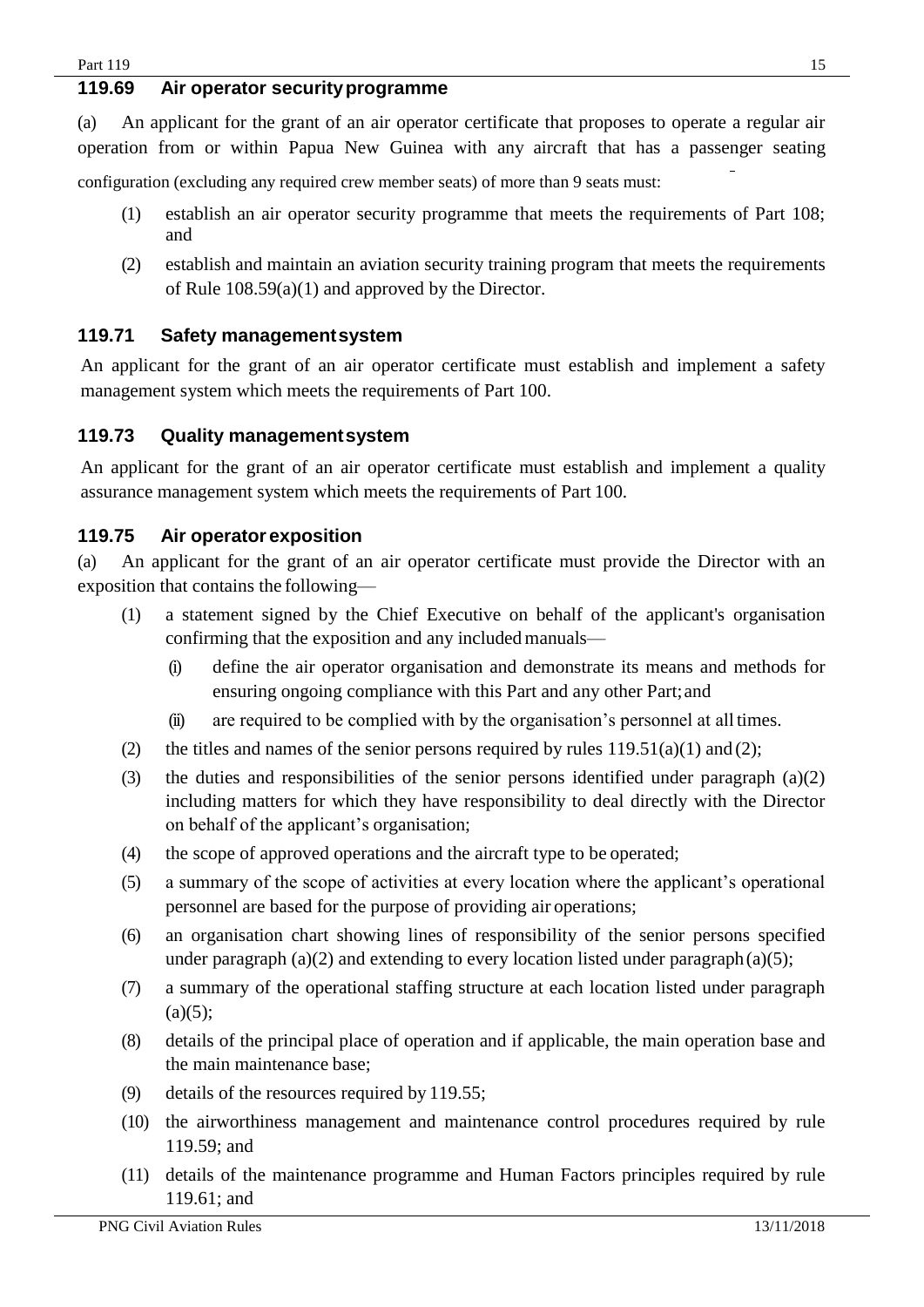- (i) an Operations Manual required by rule 119.79.
- (ii) details of fuel and oil records required by rule 119.67.
- (iii) policies and procedures to ensure that inflight fuel checks and fuel management are performed.
- (13) details of the safety management system required by rule119.71;
- (14) details of the quality management system required by rule  $119.73$ ;
- (15) details of the procedures that ensure compliance with the laws of any foreign State in which the applicant's aircraft operate;
- (16) procedures to control, amend, and distribute the exposition.
- (17) procedures to ensure that the language of the exposition is comprehended by all personnel who are required to do so, including where necessary the use of an alternative language to English.
- (18) details of the fatigue risk management system required by rule119.77.

(b) The Exposition must be accepted by the Director before the operations specifications document required by rule 119.13 is issued.

# <span id="page-15-0"></span>**119.77 Fatigue Risk ManagementSystem**

An applicant for the grant of an air operator certificate must establish and implement a fatigue risk management system for flight and cabin crew members which meet the requirements of Part 122.

# <span id="page-15-1"></span>**119.79 Operations Manual**

An applicant for the grant of an air operator certificate must provide, for the use and guidance of operations personnel concerned, an operations manual in accordance with Appendix B.

# <span id="page-15-2"></span>**Subpart C — Operating Requirements**

# <span id="page-15-3"></span>**119.101 Continued compliance**

(a) A holder of an air operator certificate must comply with the operations specifications required by rule 119.15.

- (b) A holder of an air operator certificate must—
	- (1) continue to meet the standards and comply with the requirements of Subpart B; and
	- (2) comply with every procedures and programmes detailed in the certificate holder's exposition; and
	- (3) hold at least one current copy of the certificate holder's operations specifications and the relevant sections of the certificate holder's exposition applicable to the operation at the location, in hard copy, electronic, or other form acceptable to the Director, at every location specified in the certificate holder's exposition as a base of operations; and
	- (4) make records available to the Director on request; and
	- (5) notify the Director of any change of contact details or address for service.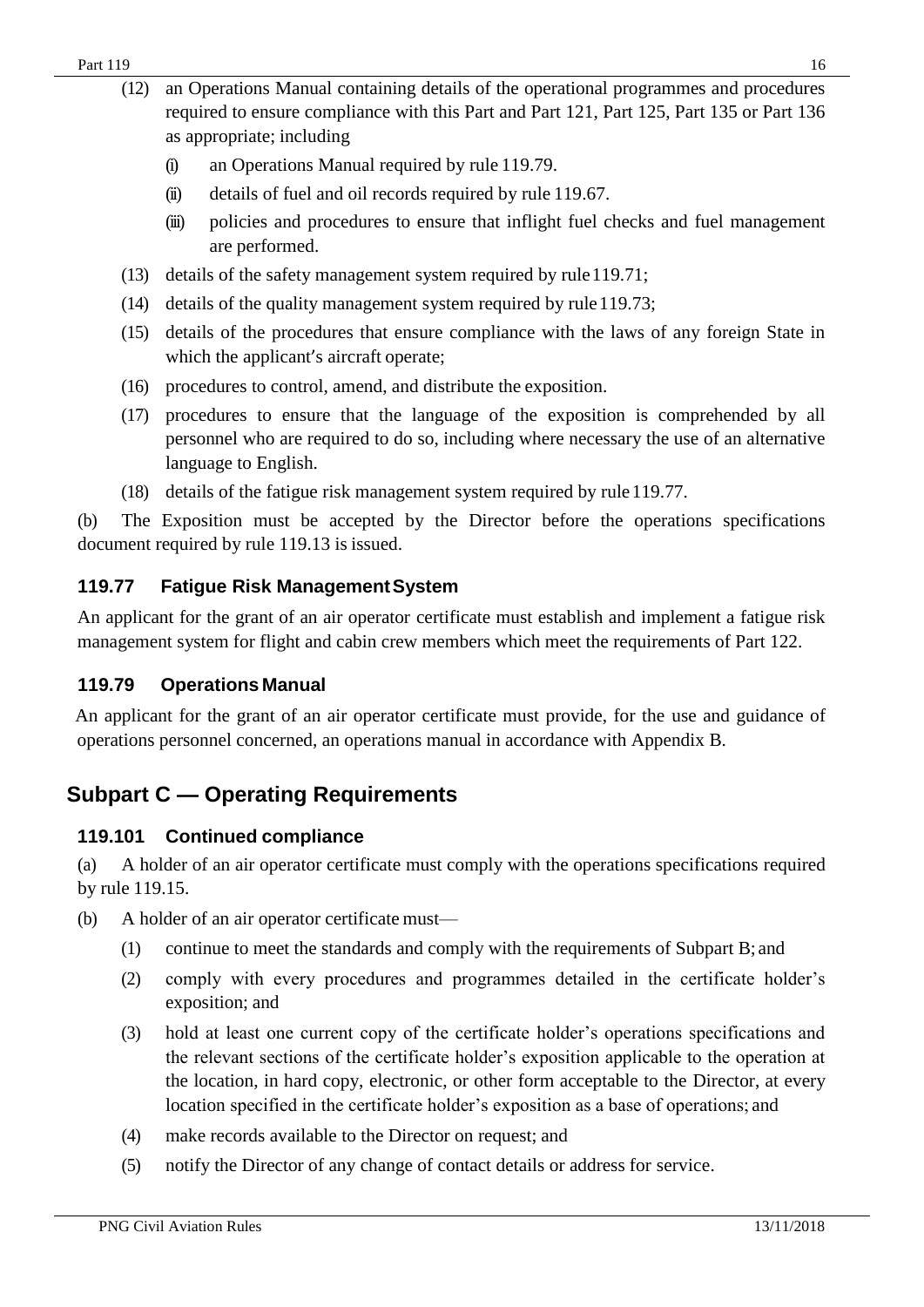### <span id="page-16-0"></span>**119.103 Flight Operation requirements**

- (a) Each holder of an air operator certificate conducting an air operation with—
	- (1) except as provided for in paragraph (c), an aeroplane that is certificated to carry 20 or more passengers or that has a payload capacity of more than 2500 kg shall comply with the applicable operating requirements of Part 121; and
	- (2) an aeroplane that is certificated to carry 10 to 19 passengers or that has a MCTOW of greater than 5700kg, must comply with the applicable operating requirements of Part 125; and
	- (3) an aeroplane that is certificated to carry 9 or less passengers and that has a MCTOW of 5700 kg or less, shall, subject to paragraph (b), comply with the applicable requirements of Part 135.
		- (4) a helicopter, shall comply with the applicable operating requirements of Part136.
- (b) Each holder of an air operator certificate conducting an SEIFR passenger operation shall comply

with the applicable operating requirements of Part 125.

(c) Each holder of an air operator certificate conducting air operations with an aeroplane of the following types shall comply with the applicable operating requirements of Part 125:

- (1) DHC-6-300 series certificated under Canadian DoT Type Approval A-82;
- (2) DHC-6-320 certificated by the Civil Aviation Safety Authority ofAustralia;
- (3) DHC-6-400 series certificated under Transport Canada.

### <span id="page-16-1"></span>**119.105 Charter and leasing of Papua New Guinea registered aircraft**

(a) A certificate holder that charters or leases an aircraft, with or without flight crew, from another certificate holder shall clearly establish with that other certificate holder, and inform the pilot-in- command, prior to the aircraft's use in an air operation, under which air operator certificate the operation will be conducted.

(b) Where the certificate holder charters or leases an aircraft, with or without flight crew, from any person who does not hold an air operator certificate, then the certificate holder shall conduct the operation under its own air operator certificate.

(c) A certificate holder that charters or leases an aircraft, with or without flight crew, shall record in writing details of the charter or lease arrangement.

(d) A certificate holder shall keep a copy of each written charter or lease arrangement, under which it performs an air operation, for a period of at least one year after the date of completion of the last flight under the arrangement.

(e) Notwithstanding paragraphs (a), (b), (c) and (d), a certificate holder intending to enter into a charter or lease arrangement with another certificate holder for a period exceeding 28 days, must notify the Director in writing and provide the following:

- (1) for each aircraft involved in the arrangement;
	- (i) the certificate of registration;
	- (ii) the certificate of airworthiness;
	- (iii) the certificate of noise compliance; and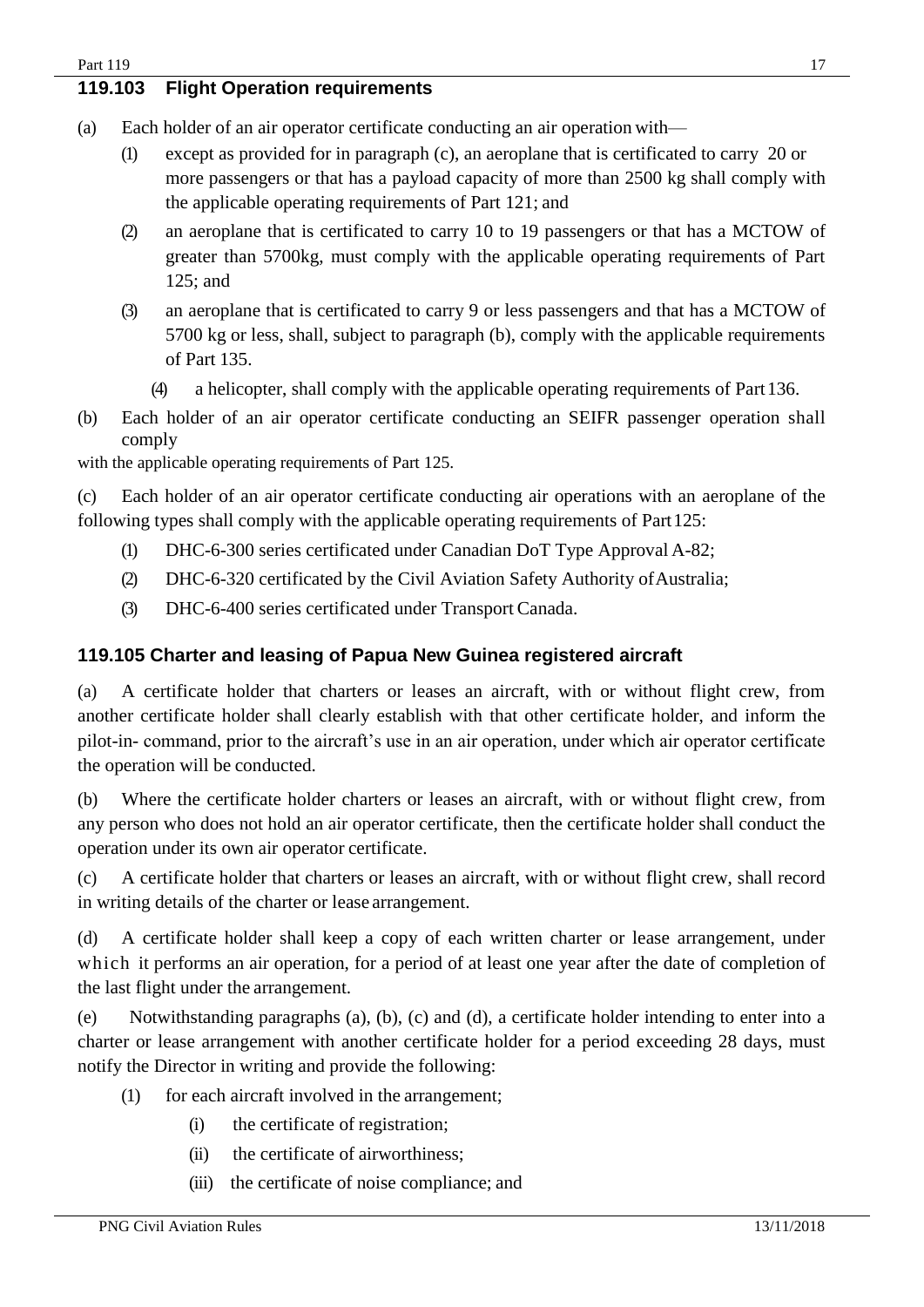- (2) the certificate of emissions compliance; and
- (3) the names of the parties to the arrangement; and
- (4) the duration of the arrangement; and
- (5) other information on request.

(f) A certificate holder intending to enter into a charter, lease or similar arrangement with a foreign operator for the use of a Papua New Guinea registered aircraft must provide the Director with:

- (1) an application for approval at least 30 days prior to the date on which the operation is to commence; and
- (2) the details required by paragraphs  $(e)(1)$ ,  $(2)$ ,  $(3)$ ,  $(4)$  and  $(5)$ .

# <span id="page-17-0"></span>**119.107 Use of non-Papua New Guinea registered aircraft**

(a) A holder of an air operator certificate intending to use a non-Papua New Guinea registered aircraft under a charter, lease, or similar arrangement, to perform an air operation must, apply to the Director for approval to perform the operation at least 30 days prior to the date on which the operation is to commence, unless a shorter period is acceptable to the Director.

(b) A holder of an air operator certificate intending to use a non-Papua New Guinea registered aircraft under a lease arrangement must provide the Director with—

- (1) for each aircraft involved in the arrangement;
	- (i) the certificate of registration;
	- (ii) the certificate of airworthiness;
	- (iii) the certificate of noise compliance;
- (2) the certificate of emission compliance; and
- (3) the names of the parties to the arrangement; and
- (4) the duration of the arrangement; and
- (5) for a dry lease-
	- (i) details of any differences between the continuing airworthiness requirements of this and any other Part and the requirements for continuing airworthiness prescribed by the State of Registry; and
	- (ii) the arrangements by which the holder of the air operator certificate will manage the continuing airworthiness of the aircraft; and
	- (iii) appropriate contact details in the national aviation authority of the State of Registry for persons responsible for continuing airworthiness oversight of the aircraft.
- (6) for a wet and damp lease-
	- (i) a copy of the lessor's air operator certificate and operations specifications including evidence that the lessor is authorised to perform air operations in Papua New Guinea; and
	- (ii) evidence of flight crew licence and medical certificate validity; and
	- (iii) appropriate contact details in the national aviation authority of the State of Registry of the aircraft for persons responsible for operational oversight of the foreign air operator and continuing airworthiness oversight of the aircraft; and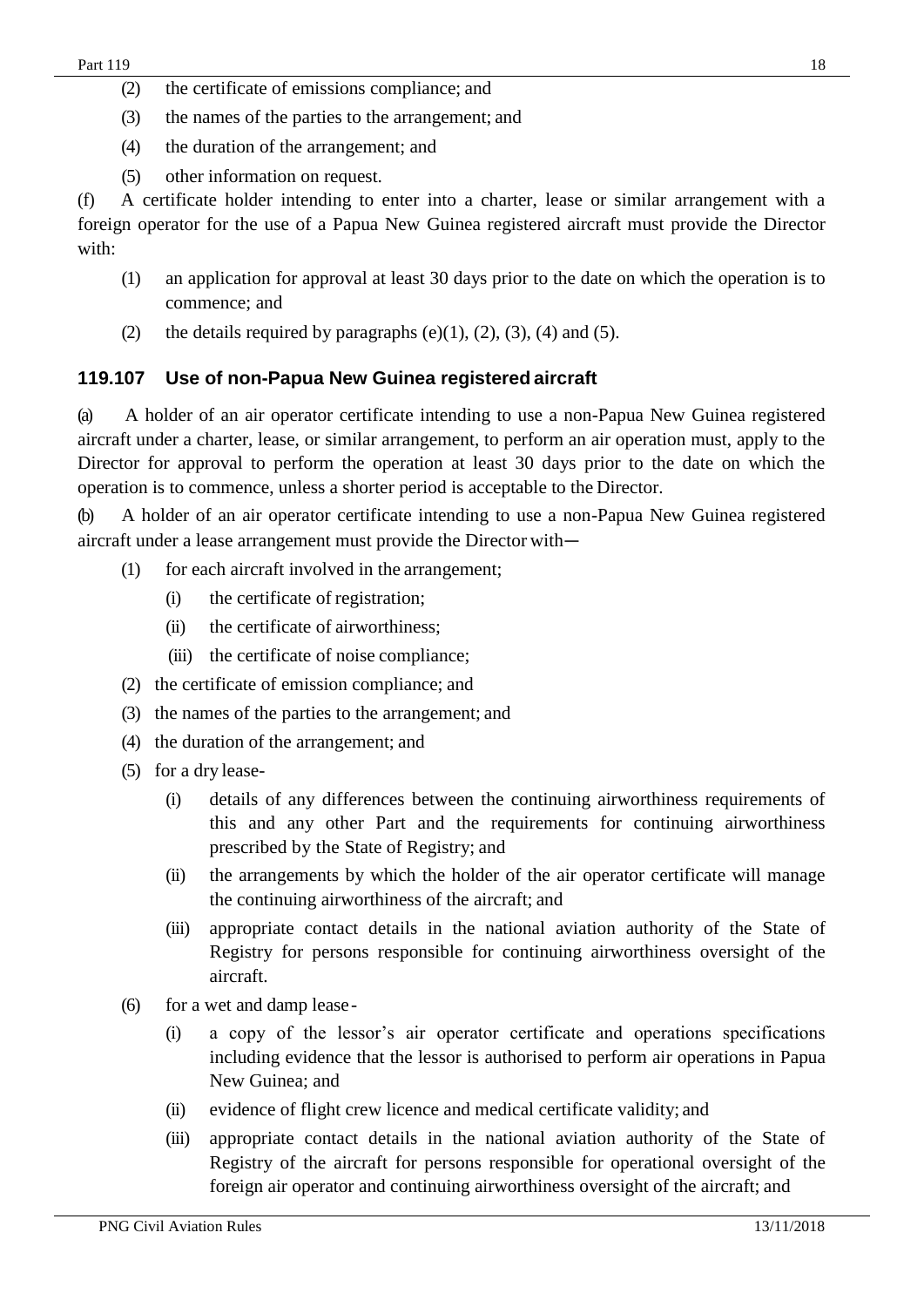(iv) the crew provided by the lessee undergo Safety and Emergency Procedure (SEP) training for the particular type of leased aircraft provided by the lessor.

(c) The differences notified under paragraph (b) (5) (i) and the arrangements provided under paragraph (b) (5) (ii) must be acceptable to the Director.

(d) The information provided under paragraphs  $(b)(6)(i)$  and  $(b)(6)(ii)$  must provide evidence acceptable to the Director that the safety standards of the lessor with respect to aircraft, operations, maintenance and flight crew are equivalent to the safety standards required by this and any other Part.

(e) Where an arrangement under paragraph (a) involves the transfer of functions and responsibilities from the foreign air operator (lessor) to the PNG air operator (lessee) the Director will invoke the protocols of Article 83*bis* to the Convention in regard to the transfer of regulatory oversight.

(f) A holder of an air operator certificate may be approved to operate a non-Papua New Guinea registered aircraft for a period not exceeding 6 calendar months.

(g) The use of a non-Papua New Guinea registered aircraft on air operations must be approved on the air operator's operations specifications required under rule 119.13 before air operations with the aircraft commence.

# <span id="page-18-0"></span>**119.109 Reserved**

# **119.111 Changes to certificate holder's organisation**

(a) A holder of an air operator certificate must —

- (1) ensure that the exposition is amended to reflect changes to the organisation and changes to the procedures for conducting air operations; and
- (2) provide the Director with a copy of every amendment to its exposition as soon as practicable after the amendment is incorporated into its exposition; and

(b) Where the holder of an air operator certificate proposes to make a change to any of the following, prior notification to, and approval by the Director isrequired:

- (1) the Chief Executive;
- (2) the senior persons required by rule 119.51(b);
- (3) the scope of the air activities the certificate holder undertakes;
- (4) the locations from which the certificate holder conducts air operations;
- (5) the maintenance programme;
- (6) any contractor carrying out maintenance, training or competency assessment for the certificate holder;
- (7) the flight and duty scheme;
- (8) the fuel policy;
- (9) extended range operations;
- (10) safety management system;
- (11) quality management system;
- (12) where required, the air operator securityprogramme.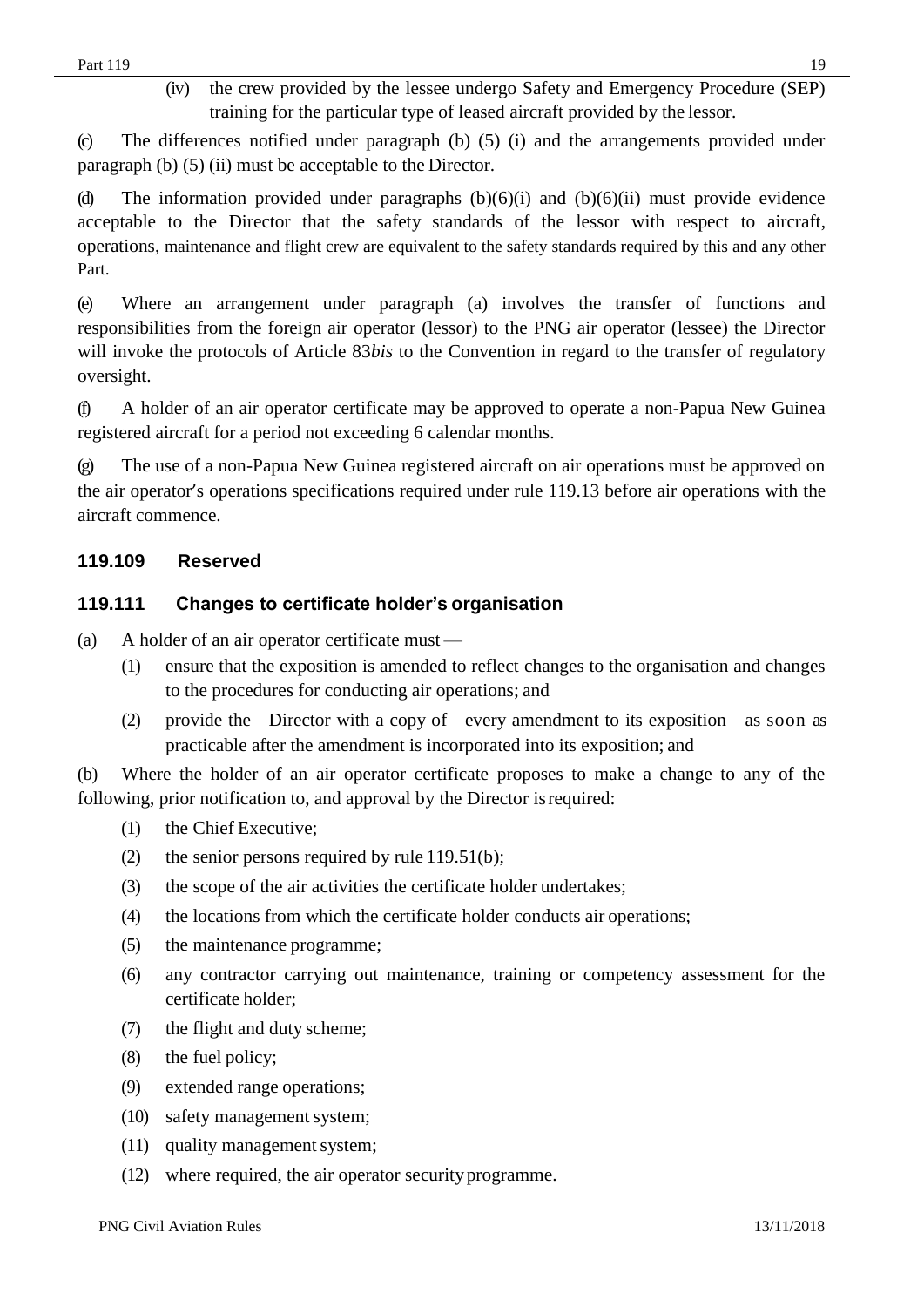(c) Changes to any of the subjects listed in paragraph (b) must be approved by the Director through the issue of revised operations specifications issued in accordance with rule 119.13 prior to the effective date of changes to the exposition.

(d) The Director may specify in writing conditions under which the air operator may operate during or following any of the changes specified in paragraph (b).

(e) A certificate holder must comply with any conditions prescribed under paragraph(c).

(f) The certificate holder must amend the exposition for the holder's organisation as the Director may consider necessary in the interest of aviation safety.

# <span id="page-19-0"></span>**119.113 Changes to the maintenance programme**

The holder of an air operator certificate must, upon the Director's request, make any revisions to a maintenance programme found by the Director to be necessary to satisfy the continuing airworthiness requirements of that programme.

# <span id="page-19-1"></span>**119.115 Special flight permits – continuing authorisations**

The holder of an air operator certificate who is granted a continuing authorisation to issue special flight permits in accordance with Part 21.5 must amend the air operator exposition to include procedures for the application of that authorisation.

# <span id="page-19-2"></span>**Subpart D — Transition Provisions**

## <span id="page-19-3"></span>**119.201 Transition**

Transition provisions detailed in Part 20 apply to this Part.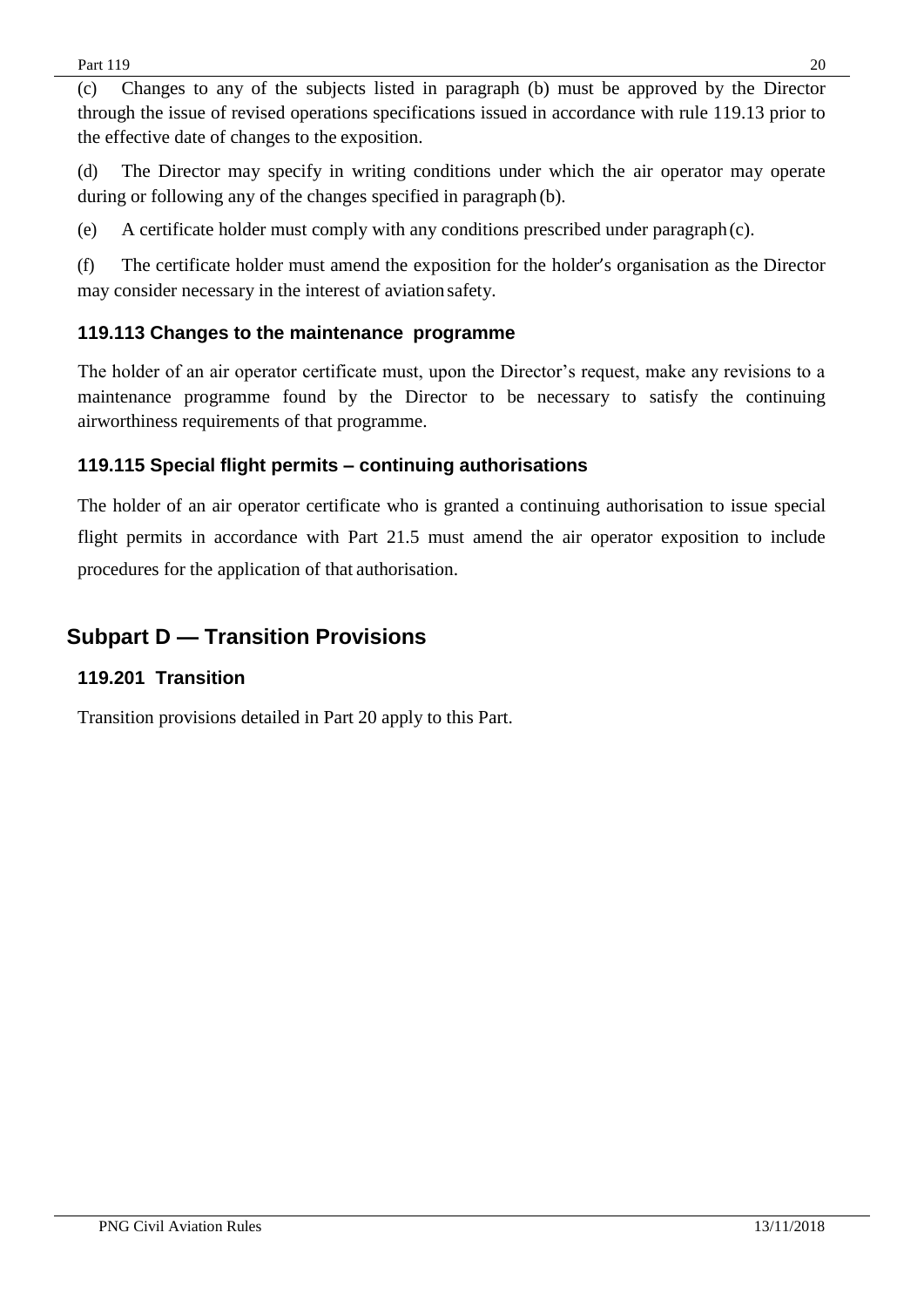# <span id="page-20-0"></span>**Appendix A – Qualifications and Experience of Senior Persons**

This Appendix prescribes the qualifications and experience for the senior persons responsible under rule 119.51(b)(1).

# <span id="page-20-1"></span>**A.1. Senior person responsible for air operations**

| <b>Part 121 Operation</b> |                                                       |  |
|---------------------------|-------------------------------------------------------|--|
| Document required         | Airline Transport Pilot Licence                       |  |
| Pilot-in-command          | 3 years as pilot-in-command under Part 121 operations |  |
| Managerial experience     | 3 years in an operational control position            |  |

| <b>Part 125 Operation</b>      |                                                                                 |                                                                                   |
|--------------------------------|---------------------------------------------------------------------------------|-----------------------------------------------------------------------------------|
|                                | <b>Multi-Crew</b>                                                               | <b>Single Pilot</b>                                                               |
| Document required              | Airline Transport Pilot Licence                                                 | Commercial Pilot Licence,<br>with Instrument Rating if operations<br>include IFR. |
| Pilot-in-command<br>experience | 3 years as pilot-in-command under Part<br>121, Part 125 or Part 135 operations; | 3 years as pilot-in-command under Part<br>121, Part 125 or Part 135 operations;   |
| Managerial experience          | 3 years in an operational control<br>position.                                  | 3 years in an operational control position.                                       |

| Part 135/Part 136 Operation    |                                                                                                                                                                                                                                                                                                                                                                                                     |                                                                                                                                                                                                                                                                                                                                     |
|--------------------------------|-----------------------------------------------------------------------------------------------------------------------------------------------------------------------------------------------------------------------------------------------------------------------------------------------------------------------------------------------------------------------------------------------------|-------------------------------------------------------------------------------------------------------------------------------------------------------------------------------------------------------------------------------------------------------------------------------------------------------------------------------------|
|                                | Greater than 3 aircraft or<br>greater than 2 bases                                                                                                                                                                                                                                                                                                                                                  | Less than 4 aircraft and<br>less than 3 bases                                                                                                                                                                                                                                                                                       |
| Document required              | Commercial Pilot Licence,<br>with Instrument Rating if operations<br>include IFR                                                                                                                                                                                                                                                                                                                    | Commercial Pilot Licence,<br>with Instrument Rating if operations<br>include IFR.                                                                                                                                                                                                                                                   |
| Pilot-in-command<br>experience | 3 years as pilot-in-command under Part<br>135 operations; and 750 hours flight<br>time during air operations in Papua New<br>Guinea on the same category of aircraft<br>to be operated, with experience in the<br>same or similar type of air operation to<br>be performed that is acceptable to the<br>Director; and 75 hours actual or<br>simulated instrument time if operations<br>include IFR. | 750 hours flight time during air<br>operations in Papua New Guinea on the<br>same category of aircraft to be operated,<br>with experience in the same or similar<br>type of air operations to be performed<br>that is acceptable to the Director; and<br>75 hours actual or simulated instrument<br>time if operations include IFR; |
| Managerial experience          | 3 years in an operational control<br>position.                                                                                                                                                                                                                                                                                                                                                      | Equivalent experience in air operations<br>conducted under the authority of an Air<br>Service Licence or an equivalent type of<br>operation acceptable to the Director.                                                                                                                                                             |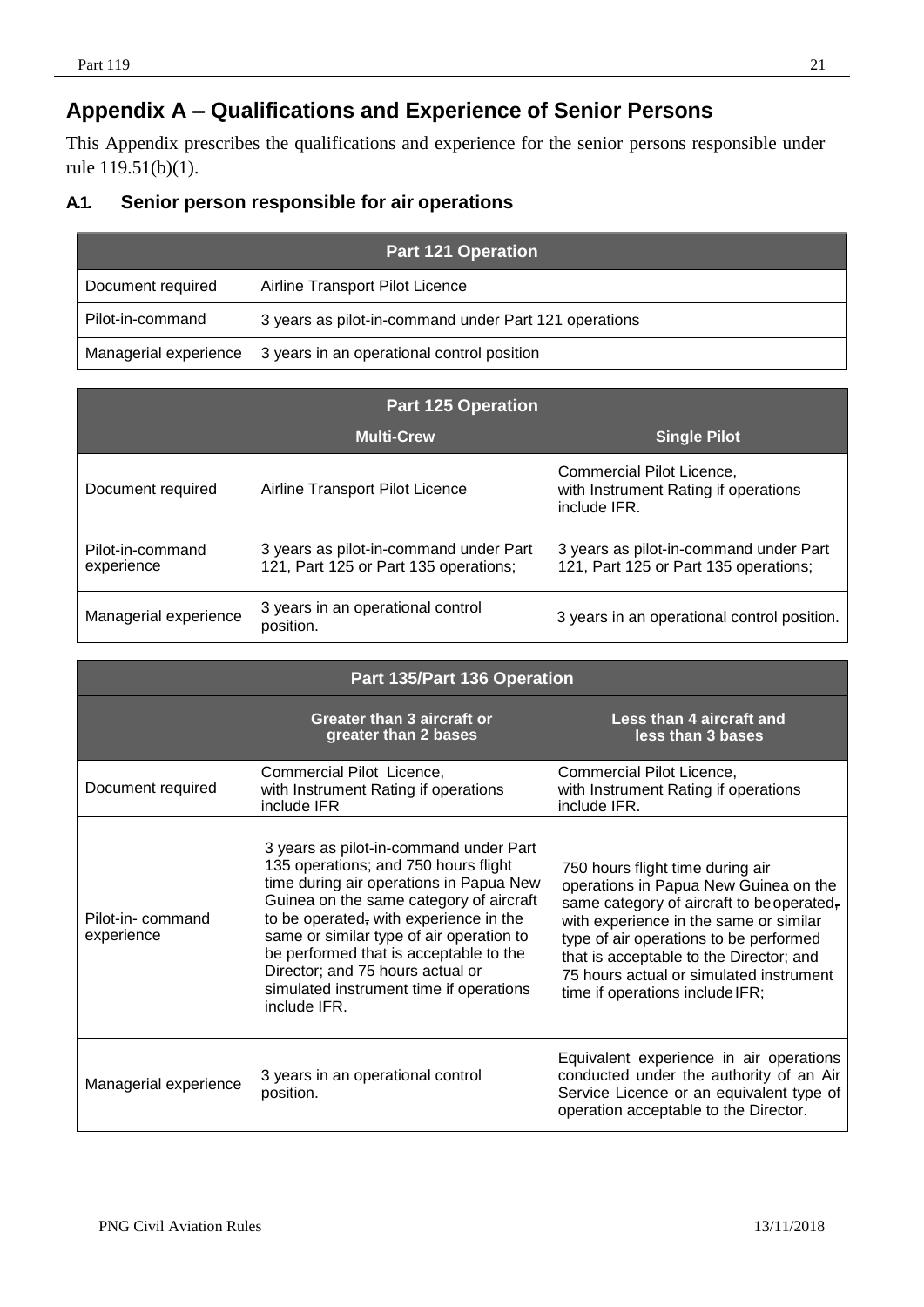For assessing the senior person experience requirements for Part 135, the Director may consider the following:

(a) for a senior person qualifying under the pilot-in-command requirements, the Director may consider experience in the same types of air operations or similar types of air operations involving similar operating environment, types of equipment and aircraft configurations including operations in a military or similar type of service.

(b) for a senior person qualifying under the managerial experience requirements, the Director may consider flight operational control experience, or similar experience, in air operations or other similar transport type operations in a military or similar type of service.

# <span id="page-21-0"></span>**A.2. Senior person responsible for crew training & competencyassessment**

| <b>Part 121 Operation</b> |                                                       |  |
|---------------------------|-------------------------------------------------------|--|
| Document required         | Airline Transport Pilot Licence                       |  |
| Pilot-in-command          | 3 years as pilot-in-command under Part 121 operations |  |
| Managerial experience     | 3 years in an operational control position            |  |

| <b>Part 125 Operation</b> |                                                                                                                                              |                                                                                                                                               |
|---------------------------|----------------------------------------------------------------------------------------------------------------------------------------------|-----------------------------------------------------------------------------------------------------------------------------------------------|
|                           | <b>Multi-crew</b>                                                                                                                            | <b>Single Pilot</b>                                                                                                                           |
| Document required         | Airline Transport Pilot Licence with<br>ratings                                                                                              | Commercial Pilot Licence, with<br>instrument Rating if operations<br>include IFR                                                              |
| Currency                  | Current to act as pilot-in-command of<br>one type of operator's aircraft                                                                     | Current to act as pilot-in-command of<br>one type of operator's aircraft                                                                      |
| Experience                | 3 years as pilot-in-command under Part<br>121, Part 125, or Part 135 operations<br>and 2 years' experience in the check<br>and training role | 3 years as pilot-in-command under Part<br>121, Part 125, or Part 135 operations<br>and 2 years' experience in the check<br>and training role. |

| Part 135/Part 136 Operation |                                                                                                                                                                                              |                                                                                   |
|-----------------------------|----------------------------------------------------------------------------------------------------------------------------------------------------------------------------------------------|-----------------------------------------------------------------------------------|
|                             | Greater than 3 aircraft or<br>greater than 2 bases                                                                                                                                           | Less than 4 aircraft and<br>less than 3 bases                                     |
| Document required           | Commercial Pilot Licence, with<br>Instrument Rating if operations include<br>IFR.                                                                                                            | Commercial Pilot Licence, with<br>Instrument Rating if operations<br>include IFR. |
| Currency                    | Current to act as pilot-in-command of<br>one type of operator's aircraft                                                                                                                     | Current to act as pilot-in-command<br>of one type of operator's aircraft          |
| Experience                  | 3 years as pilot-in-command under Part<br>135 operations and 2 years' experience in<br>the check and training role and 750 hours<br>flight time during air operations in Papua<br>New Guinea | 750 hours flight time during air<br>operations in Papua New Guinea                |

In addition, where there is a requirement for experience under Part 121, Part 125, Part 135 or Part 136 operations, a person may be assessed as meeting that requirement if they have had equivalent experience in air transport operations conducted under the authority of an Air Service Licence or an equivalent type of operation acceptable to the Director.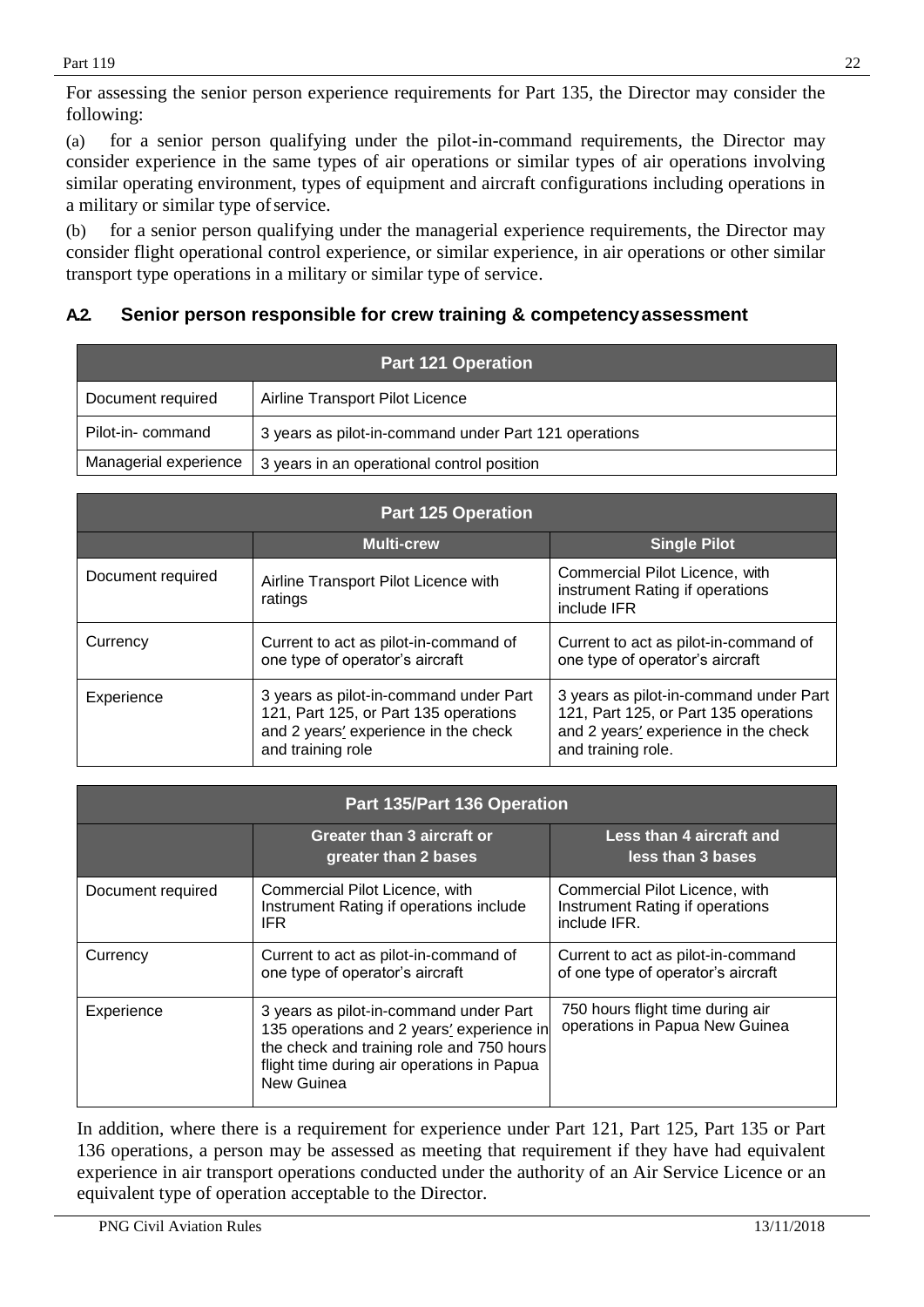# <span id="page-22-0"></span>**A.3. Senior person responsible for ground operations**

| Part 121/125/135/136 Operation |                                                                                                                                                                                             |  |
|--------------------------------|---------------------------------------------------------------------------------------------------------------------------------------------------------------------------------------------|--|
| Document required              | Nil                                                                                                                                                                                         |  |
| Technical experience           | At least 3 years' experience in ground operations, including traffic and<br>ramp positions or equivalent, appropriate to the type of operation for<br>which the person will be responsible. |  |
|                                | Where the position also includes supervision of a flight dispatch function, the<br>person shall have acted in the role of flight dispatcher for a minimum of 1                              |  |
| Managerial experience          | At least 1 year in aviation management.                                                                                                                                                     |  |

# **A.4. Senior person responsible for aircraft airworthiness and maintenanceoperations**

| <b>Part 121 Operation</b> |                                                                                                                                                                                                                                                                                                                                                               |                                                                                                                                                                                                                                                                                                                                                                          |
|---------------------------|---------------------------------------------------------------------------------------------------------------------------------------------------------------------------------------------------------------------------------------------------------------------------------------------------------------------------------------------------------------|--------------------------------------------------------------------------------------------------------------------------------------------------------------------------------------------------------------------------------------------------------------------------------------------------------------------------------------------------------------------------|
|                           | <b>Licensed Engineer</b>                                                                                                                                                                                                                                                                                                                                      | <b>Graduate Engineer</b>                                                                                                                                                                                                                                                                                                                                                 |
| Document<br>required      | Hold<br>held<br>aircraft<br>or<br>have<br>an<br>engineer<br>licence<br>maintenance<br>or<br>equivalent, acceptable to the Director,<br>with appropriate ratings;<br><b>AND</b><br>Have successfully completed a formal<br>training in<br>continuing<br>of<br>course<br>control<br>of<br>airworthiness<br>and<br>the<br>maintenance acceptable to the director | Hold a graduate engineering degree or<br>equivalent diploma in an aeronautical,<br>mechanical or electrical discipline<br><b>AND</b><br>Have successfully completed a formal<br>course of training in continuing airworthiness<br>and the control of maintenance acceptable<br>to the director                                                                           |
| Technical<br>experience   | At least 5 years' experience in the<br>maintenance of aircraft of a similar size<br>and type as that to be operated by the<br>organisation                                                                                                                                                                                                                    | At least 5 years' experience of the<br>maintenance of aircraft, which may be<br>gained while<br>working<br>in<br>maintenance<br>supervision,<br>maintenance<br>planning,<br>engineering development, or work-shop<br>environment.<br><b>AND</b><br>At least 6 months practical experience in<br>aircraft maintenance tasks which may be<br>undertaken during the 5 years |
| Managerial<br>experience  | At least 2 years' experience in a supervisory position which may be undertaken<br>during the 5 years' technical experience required above.                                                                                                                                                                                                                    |                                                                                                                                                                                                                                                                                                                                                                          |
| Knowledge                 | Have a clear knowledge and understanding of the maintenance parts of the<br>organisation's exposition and the applicable maintenance provisions of Part 121                                                                                                                                                                                                   |                                                                                                                                                                                                                                                                                                                                                                          |
| Competency                | Undertake any examination or test that the Director may require to determine the<br>applicant's competency to perform the maintenance planning and control functions<br>required.                                                                                                                                                                             |                                                                                                                                                                                                                                                                                                                                                                          |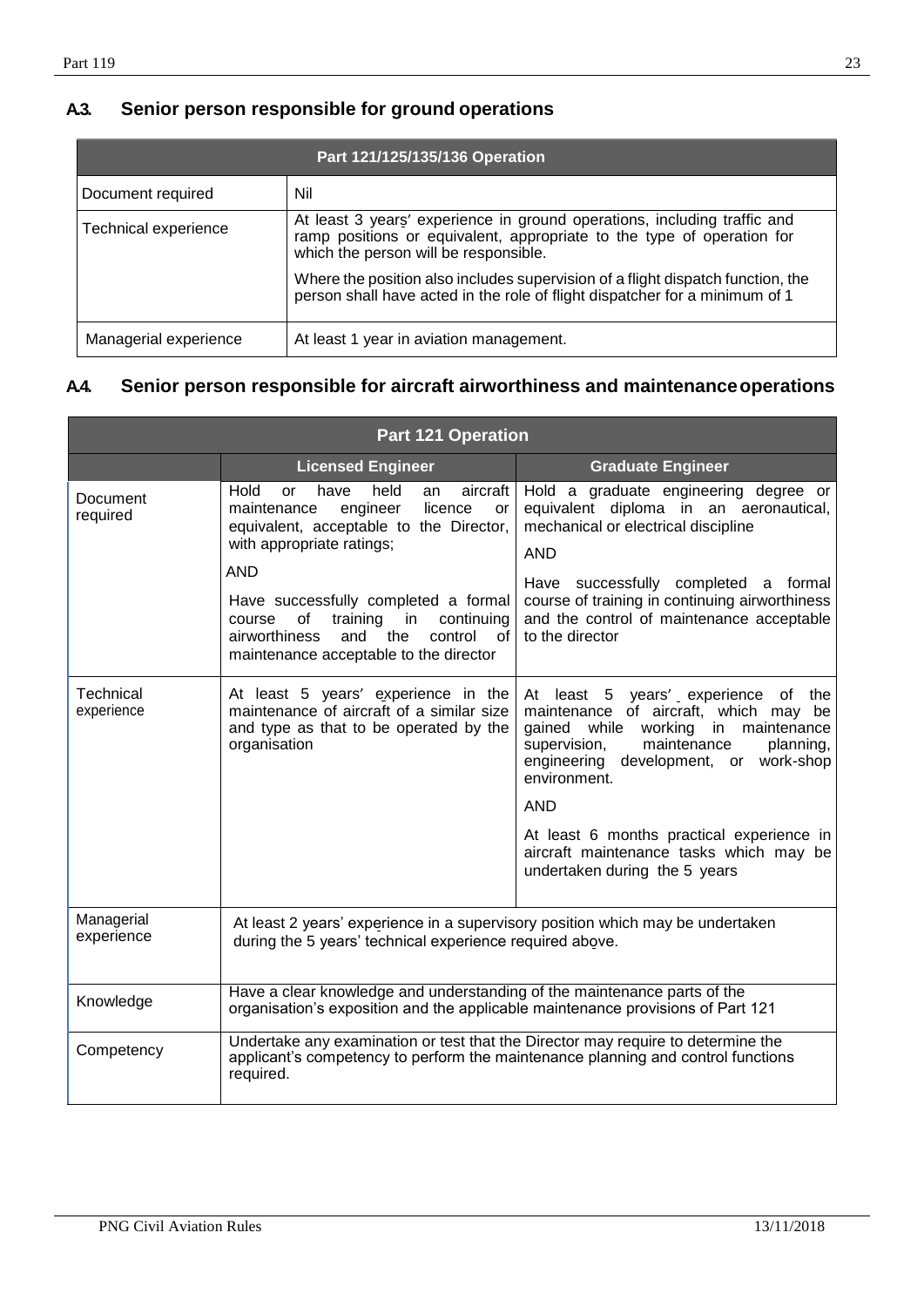| PART 125 Operation       |                                                                                                                                                                                                                                                                                                            |                                                                                                                                                                                                                                                            |
|--------------------------|------------------------------------------------------------------------------------------------------------------------------------------------------------------------------------------------------------------------------------------------------------------------------------------------------------|------------------------------------------------------------------------------------------------------------------------------------------------------------------------------------------------------------------------------------------------------------|
|                          | <b>Licensed Engineer</b>                                                                                                                                                                                                                                                                                   | <b>Other</b>                                                                                                                                                                                                                                               |
| Document required        | Hold or have held an aircraft maintenance<br>engineer licence or equivalent, acceptable<br>to the Director, with appropriate ratings;                                                                                                                                                                      | An engineering qualification acceptable to<br>the Director<br><b>AND</b>                                                                                                                                                                                   |
|                          | <b>AND</b><br>Have successfully completed a formal<br>of<br>training<br>in<br>continuing<br>course<br>of<br>airworthiness<br>the<br>and<br>control<br>maintenance acceptable to the Director                                                                                                               | Have successfully completed a formal<br>of<br>training<br>in<br>continuing<br>course<br>the<br>airworthiness<br>control<br>and<br>of<br>maintenance acceptable to the Director                                                                             |
| Technical<br>experience  | At least 3 years' experience in the<br>maintenance of aircraft of a similar size and<br>type as that to be operated by the<br>organisation<br><b>AND</b><br>At least 1 year experience of releasing<br>aircraft to service, which<br>may be<br>undertaken during the 3 years' experience<br>required above | Experience acceptable to the Director<br>including at least 5 years' experience of the<br>control and direction of maintenance and the<br>continuing airworthiness of aircraft of a<br>similar size and type as that to be operated<br>by the organisation |
| Managerial<br>Experience | At least 2 years' experience<br>in<br>- a<br>supervisory position which may be obtained<br>during the five years technical experience<br>required above                                                                                                                                                    |                                                                                                                                                                                                                                                            |
| Knowledge                | exposition and the applicable maintenance provisions of Part 125.                                                                                                                                                                                                                                          | Have a clear knowledge and understanding of the maintenance parts of the organisation's                                                                                                                                                                    |
| Competency               | required.                                                                                                                                                                                                                                                                                                  | Undertaken any examination or test that the Director may require to determine the<br>applicant's competency to perform the maintenance planning and control functions                                                                                      |

| Part 135/Part 136 Operation |                                                                                                                                                                                  |                                                                                                                                                                                                                                    |  |  |  |  |
|-----------------------------|----------------------------------------------------------------------------------------------------------------------------------------------------------------------------------|------------------------------------------------------------------------------------------------------------------------------------------------------------------------------------------------------------------------------------|--|--|--|--|
|                             | Greater than 3 aircraft or<br>greater than 2 bases                                                                                                                               | Less than 4 aircraft and<br>less than 3 bases                                                                                                                                                                                      |  |  |  |  |
| Document required           | Have successfully completed<br>a l<br>formal course of training<br>in.<br>continuing airworthiness and the<br>control of maintenance acceptable<br>to the Director               | Have successfully completed a formal course<br>of training in continuing airworthiness and the<br>control of maintenance acceptable to the<br>Director                                                                             |  |  |  |  |
| Experience                  | As for Part 121 or Part 125                                                                                                                                                      | Sufficient knowledge of maintenance to be able<br>to ensure that the aircraft is maintained in an<br>airworthy condition and that any maintenance<br>required by its<br>satisfactorily<br>maintenance programme is<br>accomplished |  |  |  |  |
| Knowledge                   | Have a clear knowledge and understanding of the maintenance parts of the                                                                                                         |                                                                                                                                                                                                                                    |  |  |  |  |
|                             | organisation's exposition and the applicable maintenance provisions of Part 135                                                                                                  |                                                                                                                                                                                                                                    |  |  |  |  |
| Competency                  | Undertake any examination or test that the Director may require to determine the<br>applicant's competency to perform the maintenance planning and control functions<br>required |                                                                                                                                                                                                                                    |  |  |  |  |

In addition, the technical experience requirements under Part 121, Part 125, Part 135 and Part 136 may be met through a course of instruction conducted by a Part 141 organisation acceptable to the Director.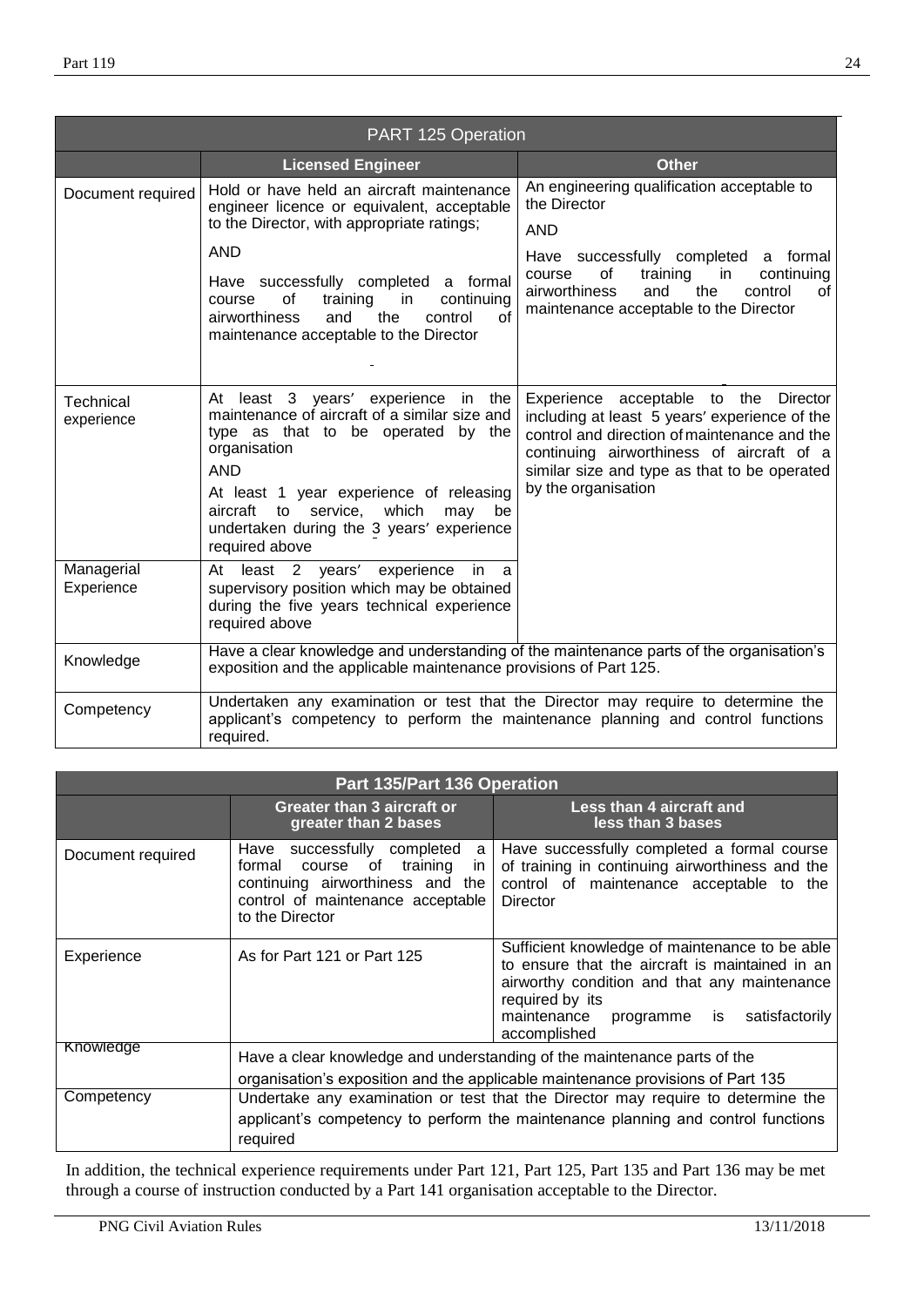# <span id="page-24-0"></span>**A.5. Senior person responsible for safety management system and / or quality management system**

| Part 121/Part 125 Operation                                                        |                                                                                                                                                                                  | Part 135/Part 136 Operation                                                                                                                                                   |                                                                                                                                                           |  |
|------------------------------------------------------------------------------------|----------------------------------------------------------------------------------------------------------------------------------------------------------------------------------|-------------------------------------------------------------------------------------------------------------------------------------------------------------------------------|-----------------------------------------------------------------------------------------------------------------------------------------------------------|--|
|                                                                                    |                                                                                                                                                                                  | <b>Greater than 3 aircraft</b><br>or greater than 2 bases                                                                                                                     | <b>Less than 4 aircraft</b><br>and less than 3 bases                                                                                                      |  |
| Document required<br>(Responsibility for<br>SMS and QMS, or<br><b>SMS</b><br>only) | <b>Certified Lead Auditor</b><br><b>AND</b><br>Have successfully<br>completed a formal<br>course of training in<br>safety management<br>systems acceptable to<br>the Director    | <b>Certified Lead Auditor</b><br><b>AND</b><br>Have successfully<br>completed a formal<br>course of training in<br>safety management<br>systems acceptable to<br>the Director | Certified Lead Auditor AND<br>Have successfully<br>completed a formal course<br>of training in safety<br>management systems<br>acceptable to the Director |  |
| Document required<br>(Responsibility for<br>QMS only)                              | <b>Certified Lead Auditor</b>                                                                                                                                                    | <b>Certified Lead Auditor</b>                                                                                                                                                 | <b>Certified Lead Auditor</b>                                                                                                                             |  |
| Experience                                                                         | 3 years' experience in<br>quality management<br>and integrated safety<br>systems<br>5 years' experience<br>in aviation with flight<br>operations or<br>maintenance<br>background | 3 years' experience in<br>aviation with flight<br>operations or<br>maintenance<br>background                                                                                  |                                                                                                                                                           |  |

In addition, a person may be assessed as meeting the qualification requirements for this senior person position if they have equivalent experience in quality assurance management acceptable to the Director.

# <span id="page-24-1"></span>**Appendix B – Organisation and Content of an Operations Manual**

This Appendix prescribes the organisation and contents of an operations manual required under Rule 119.79.

# <span id="page-24-2"></span>**B.1. Organisation**

An operations manual, which may be issued in separate parts corresponding to specific aspects of operations must be organized with the following structure:

- (a) General;
- (b) Aircraft operating information;
- (c) Areas, routes and aerodromes; and
- (d) Training.

# <span id="page-24-3"></span>**B.2. Contents**

The operations manual referred to in B1 shall contain at the least the following: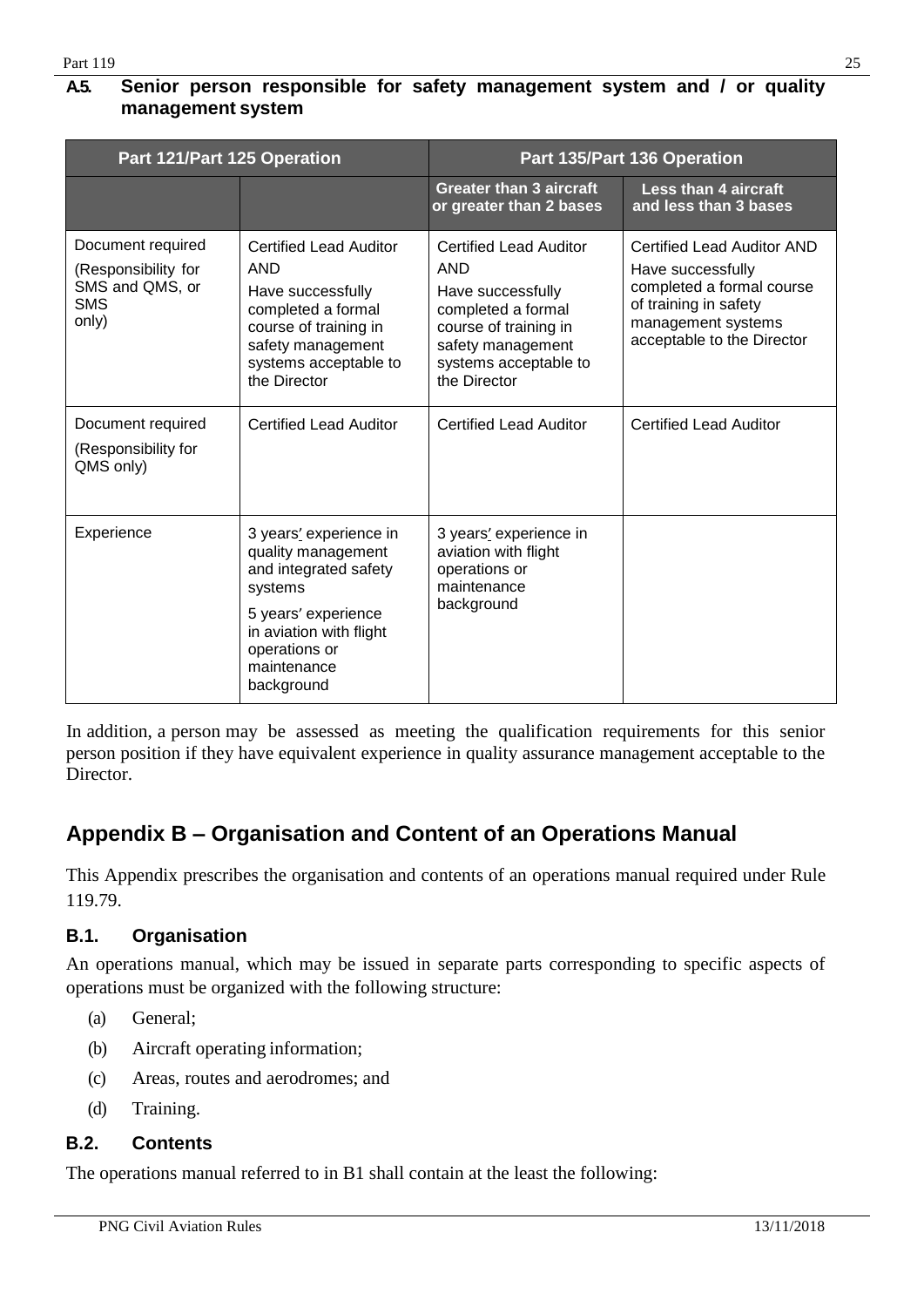### <span id="page-25-0"></span>**B.2.1. General**

- B.2.1.1. Instructions outlining the responsibilities of operations personnel pertaining to the conduct of flight operations.
- B.2.1.2. Information and policy relating to fatigue managementincluding:
	- (a) rules pertaining to flight time, flight duty period, duty period limitations and rest requirements for flight and cabin crew members in accordance with Part 122; and
	- (b) policy and documentation pertaining to the operator's FRMS in accordance with Part 122 Subpart I.
- B.2.1.3. A list of the navigational equipment to be carried including any requirements relating to operations where performance-based navigation is prescribed.
- B.2.1.4. Where relevant to the operations, the long-range navigation procedures, engine failure procedure for EDTO and the nomination and utilization of diversion aerodromes.
- B.2.1.5. The circumstances in which a radio listening watch is to bemaintained.
- B.2.1.6. The method for determining minimum flight altitudes.
- B.2.1.7. The methods for determining aerodrome operatingminima.
- B.2.1.8. Safety precautions during refuelling with passengers onboard.
- B.2.1.9. Ground handling arrangements and procedures.
- B.2.1.10. Procedures, as prescribed in Part 12, for pilots-in-command observing an accident.
- B.2.1.11. The flight crew for each type of operation including the designation of the succession of command.
- B.2.1.12. Specific instructions for the computation of the quantities of fuel and oil to be carried, taking into account all circumstances of the operation including the possibility of loss of pressurization and the failure of one or more engines while en route.
- B.2.1.13. The conditions under which oxygen shall be used and the amount of oxygen determined in accordance with Part 91.209.
- B.2.1.14. Instructions for mass and balance control.
- B.2.1.15. Instructions for the conduct and control of ground de-icing/anti-icingoperations.
- B.2.1.16. The specifications for the operational flight plan.
- B.2.1.17. Standard operating procedures (SOPs) for each phase of flight
- B.2.1.18. Instructions on the use of normal checklists and the timing of their use
- B.2.1.19. Departure contingency procedures.
- B.2.1.20. Instructions on the maintenance of altitude awareness and the use of automated or flight crew altitude call-out.
- B.2.1.21. Instructions on the use of autopilots and auto-throttles in IMC.
- B.2.1.22. Instructions on the clarification and acceptance of ATC clearances, particularly where terrain clearance is involved.
- B.2.1.23. Departure and approach briefings.
- B.2.1.24. Procedures for familiarization with areas, routes and aerodromes.
- B.2.1.25. Stabilized approach procedure.
- B.2.1.26. Limitation on high rates of descent near the surface.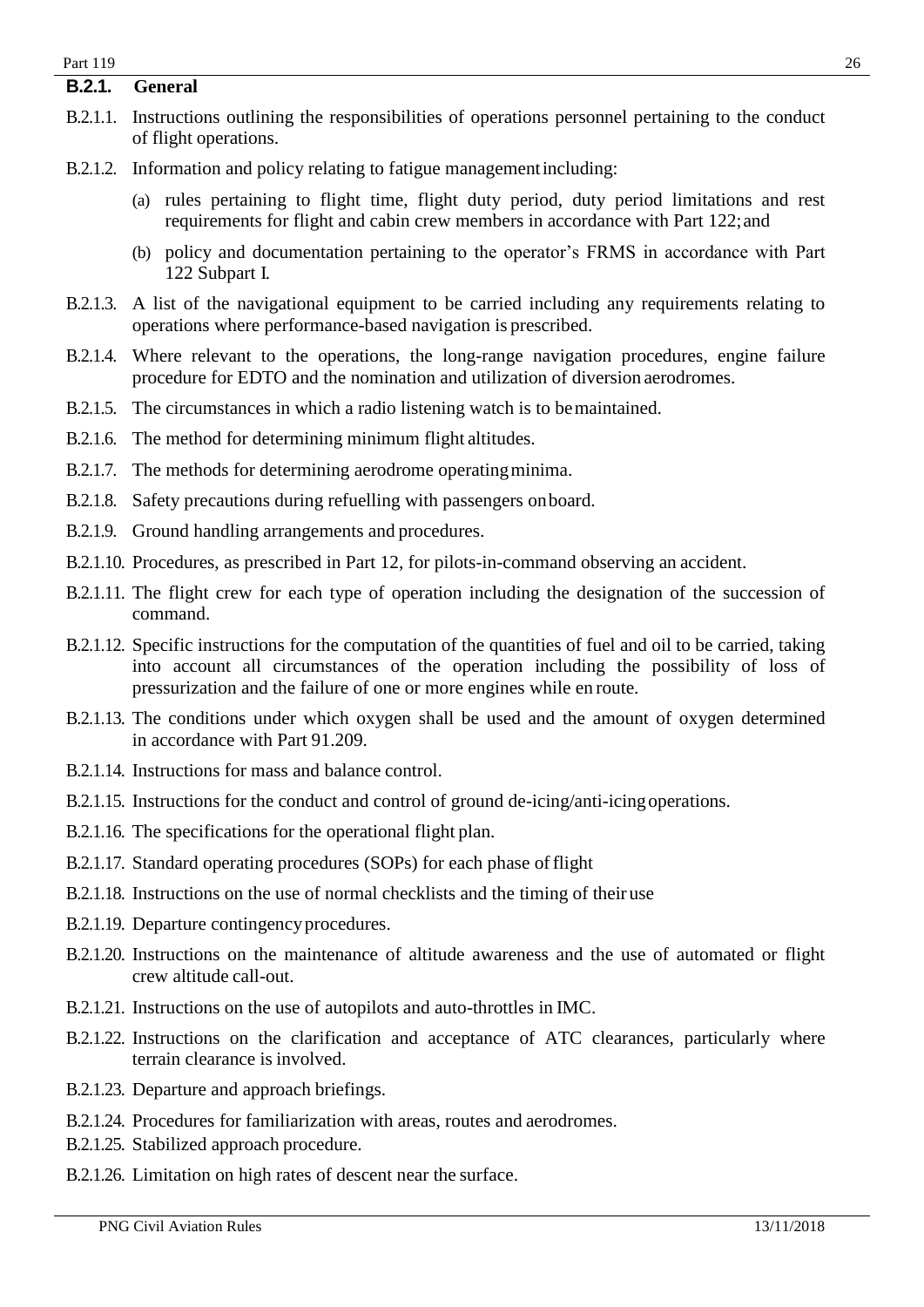B.2.1.27. Conditions required to commence or to continue an instrument approach.

- B.2.1.28. Instructions for the conduct of precision and non-precision instrument approach procedures.
- B.2.1.29. Allocation of flight crew duties and procedures for the management of crew workload during night and IMC instrument approach operations.
- B.2.1.30. Instructions and training requirements for the avoidance of controlled flight into terrain and policy for the use of the ground proximity warning system(GPWS).
- B.2.1.31. Policy, instructions, procedures and training requirements for the avoidance of collisions and the use of the airborne collision avoidance system (ACAS).
- B.2.1.32. Information and instructions relating to the interception of civil aircraftincluding:
	- (a) procedures, as prescribed in Annex 2, for pilots-in-command of intercepted aircraft; and
	- (b) visual signals for use by intercepting and intercepted aircraft, as contained in Annex 2.
- B.2.1.33. For aeroplanes intended to be operated above 15 000 m (49 000 ft):
	- (a) information which will enable the pilot to determine the best course of action to take in the event of exposure to solar cosmic radiation; and
	- (b) procedures in the event that a decision to descend is taken, covering:
		- (1) the necessity of giving the appropriate ATS unit prior warning of the situation and of obtaining a provisional
		- (2) descent clearance; and
- B.2.1.34. The action to be taken in the event that communication with the ATS unit cannot be established or is interrupted
- B.2.1.35. Details of the safety management system (SMS) provided in accordance with Part 100.
- B.2.1.36. Information and instructions on the carriage of dangerous goods, in accordance with Chapter 14, including action to be taken in the event of an emergency.
- B.2.1.37. Security instructions and guidance.
- B.2.1.38. The search procedure checklist.
- B.2.1.39. Instructions and training requirements for the use of head-up displays (HUD) and enhanced vision systems (EVS) equipment as applicable.
- B.2.1.40. Instructions and training requirements for the use of the EFB, as applicable.

## <span id="page-26-0"></span>**B.2.2. Aircraft operating information**

- B.2.2.1. Certification limitations and operating limitations.
- B.2.2.2. The normal, abnormal and emergency procedures to be used by the flight crew and the checklists.
- B.2.2.3. Operating instructions and information on climb performance with all engines operating,
- B.2.2.4. Flight planning data for pre-flight and in-flight planning with different thrust/power and speed settings.
- B.2.2.5. The maximum crosswind and tailwind components for each aeroplane type operated and the reductions to be applied to these values having regard to gusts, low visibility, runway surface conditions, crew experience, use of autopilot, abnormal or emergency
	- circumstances, or any other relevant operational factors.
- B.2.2.6. Instructions and data for mass and balance calculations.
- B.2.2.7. Instructions for aircraft loading and securing of load.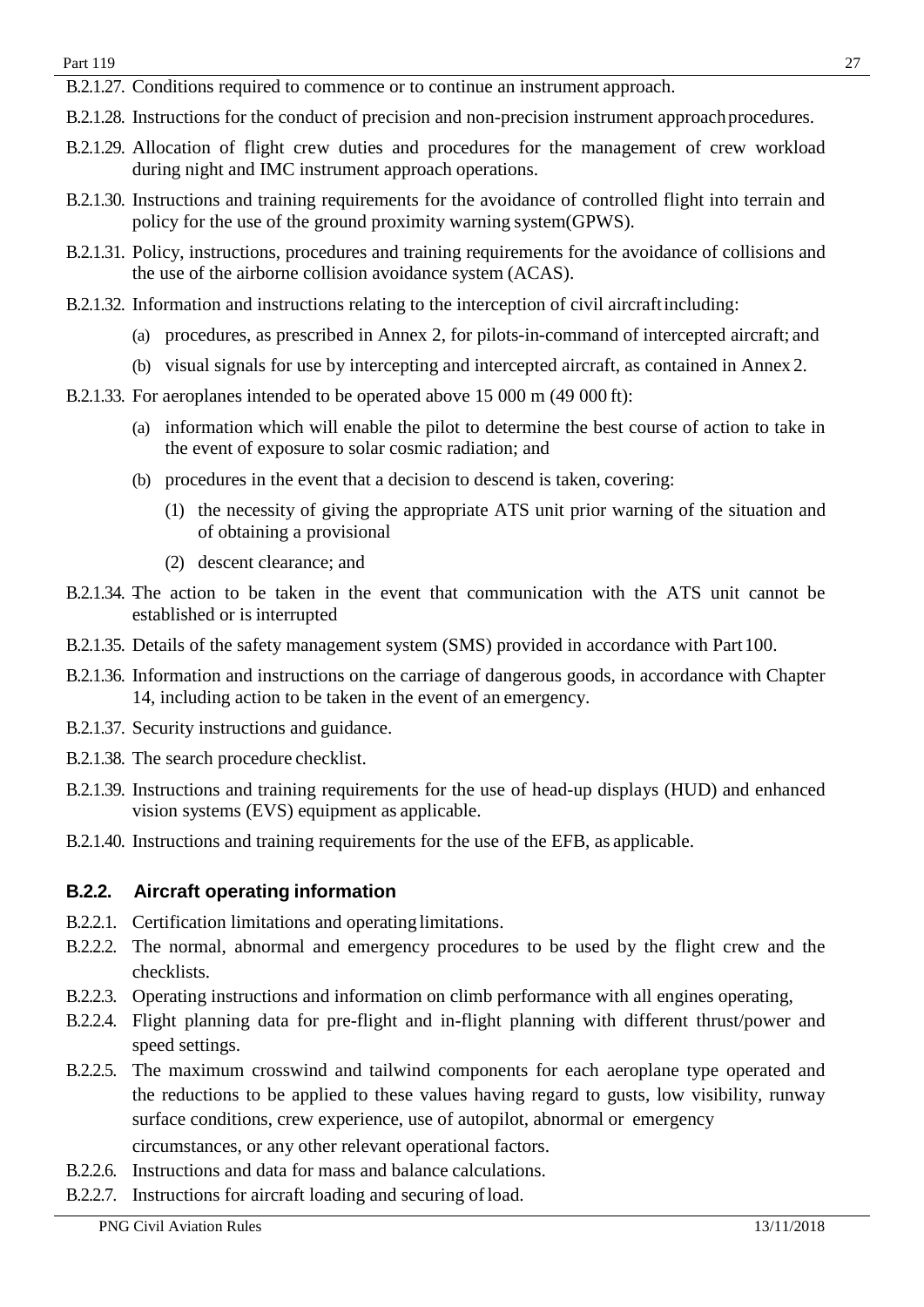- B.2.2.8. Aircraft systems, associated controls and instructions for their use,
- B.2.2.9. The minimum equipment list and configuration deviation list for the aeroplane types operated and specific operations authorized, including any requirements relating to operations where performance-based navigation is prescribed.
- B.2.2.10. Checklist of emergency and safety equipment and instructions for itsuse.
- B.2.2.11. Emergency evacuation procedures, including type-specific procedures, crew coordination, assignment of crew's emergency positions and the emergency duties assigned to each crew member.
- B.2.2.12. The normal, abnormal and emergency procedures to be used by the cabin crew, the checklists relating thereto and aircraft systems information as required, including a statement related to the necessary procedures for the coordination between flight and cabin crew.
- B.2.2.13. Survival and emergency equipment for different routes and the necessary procedures to verify its normal functioning before take-off, including procedures to determine the required amount of oxygen and the quantity available.
- B.2.2.14. The ground-air visual signal code for use by survivors, as contained in Annex 12.

#### <span id="page-27-0"></span>**B.2.3. Routes and aerodromes**

- B.2.3.1. A route guide to ensure that the flight crew will have, for each flight, information relating to communication facilities, navigation aids, aerodromes, instrument approaches, instrument arrivals and instrument departures as applicable for the operation, and such other information as the operator may deem necessary for the proper conduct of flight operations.
- B.2.3.2. The minimum flight altitudes for each route to be flown.
- B.2.3.3. Aerodrome operating minima for each of the aerodromes that are likely to be used as aerodromes of intended landing or as alternate aerodromes.
- B.2.3.4. The increase of aerodrome operating minima in case of degradation of approach or aerodrome facilities.
- B.2.3.5. Instructions for determining aerodrome operating minima for instrument approaches using HUD and EVS.
- B.2.3.6. The necessary information for compliance with all flight profiles required by regulations, including but not limited to, the determination of:
	- (a) take-off runway length requirements for dry, wet and contaminated conditions, including those dictated by system failures which affect the take-off distance;
	- (b) take-off climb limitations;
	- (c) en-route climb limitations;
	- (d) approach climb limitations and landing climb limitations;
	- (e) landing runway length requirements for dry, wet and contaminated conditions, including systems failures which affect the landing distance; and
	- (f) supplementary information, such as tire speed limitations.